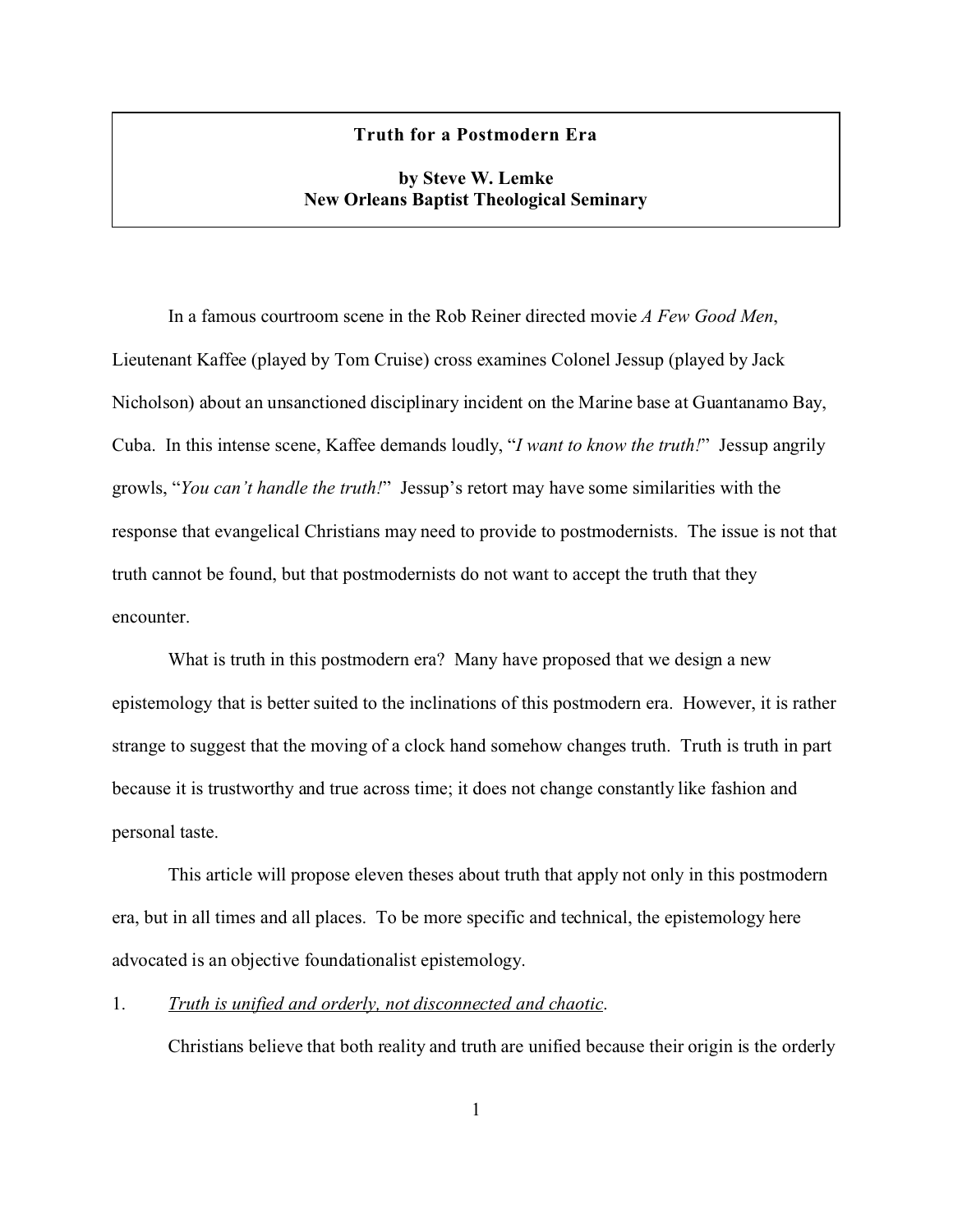creation of God (Genesis 1-2, John 1). Not only did creation bring order out of chaos, but in Jesus Christ the world continues to fit together in an orderly schema (Acts 17:28, Col. 1:16-18). As Doug Groothuis affirms, we live in a "uni-verse," not a "multi-verse."<sup>1</sup> Even to function effectively in the world we must have a consistent interpretive framework by which to frame and interpret the diverse perceptions of experience.

Postmodernists, however, reject all "received" ontologies and epistemologies.<sup>2</sup> In their view, these classical perspectives reek of the *metaphysics of presence*, in which reality is said to exist apart from and prior to human opinions (or the "reification" of reality). Each metaphysic of presence is expressed in some *metanarrative*. For the Christian worldview, of course, the biblical narrative of creation, fall, redemption, and consummation is the Christian metanarrative. Postmodernists suspect that any "metaphysics of presence" and its corresponding "metanarrative" are actually tools of class warfare to be used by ruling classes to subdue others. The metaphysics of presence thus effectually becomes a metaphysic of violence through which power is imposed on the powerless. Postmodernists thus approach all metanarratives with a

*Postmodernism* (Downers Grove: InverVarsity, 2000), 79.

<sup>2</sup>Note the distaste for traditional metaphysics and epistemology in the following popular titles by authors who favor a postmodernist perspective (both Christian and nonChristian): Walter Truett Anderson, *Reality Isn't What It Used to Be: Theatrical Politics, Ready-to-Wear Religion, Global Myths, Primitive Chic and Other Wonders of the Postmodern World* (San Franciso: Harper and Row, 1990); Stanley Grenz, *Beyond Foundationalism: Shaping Theology in a Postmodern Context* (Louisville: Westminster John Knox, 2001); Stanley Hauerwas, Nancey C. Murphy, and Mark Nation, eds. *Theology without Foundations: Religious Foundations and the Future of Theological Truth*. (Nashville: Abingdon, 1994); Philip Kenneson, "There Is No Such Thing as Objective Truth, and It's a Good Thing, Too," in *Christian Apologetics in the Postmodern World*, ed. Timothy R. Phillips and Dennis L. Okholm, pp. 155-170 (Downers Grove: InterVarsity, 1995), and John E. Thiel, *Nonfoundationalism*, Guides to Theological Inquiry (Minneapolis: Fortress, 1994).

<sup>1</sup>Douglas R. Groothuis, *Truth Decay: Defending Christianity against the Challenges of*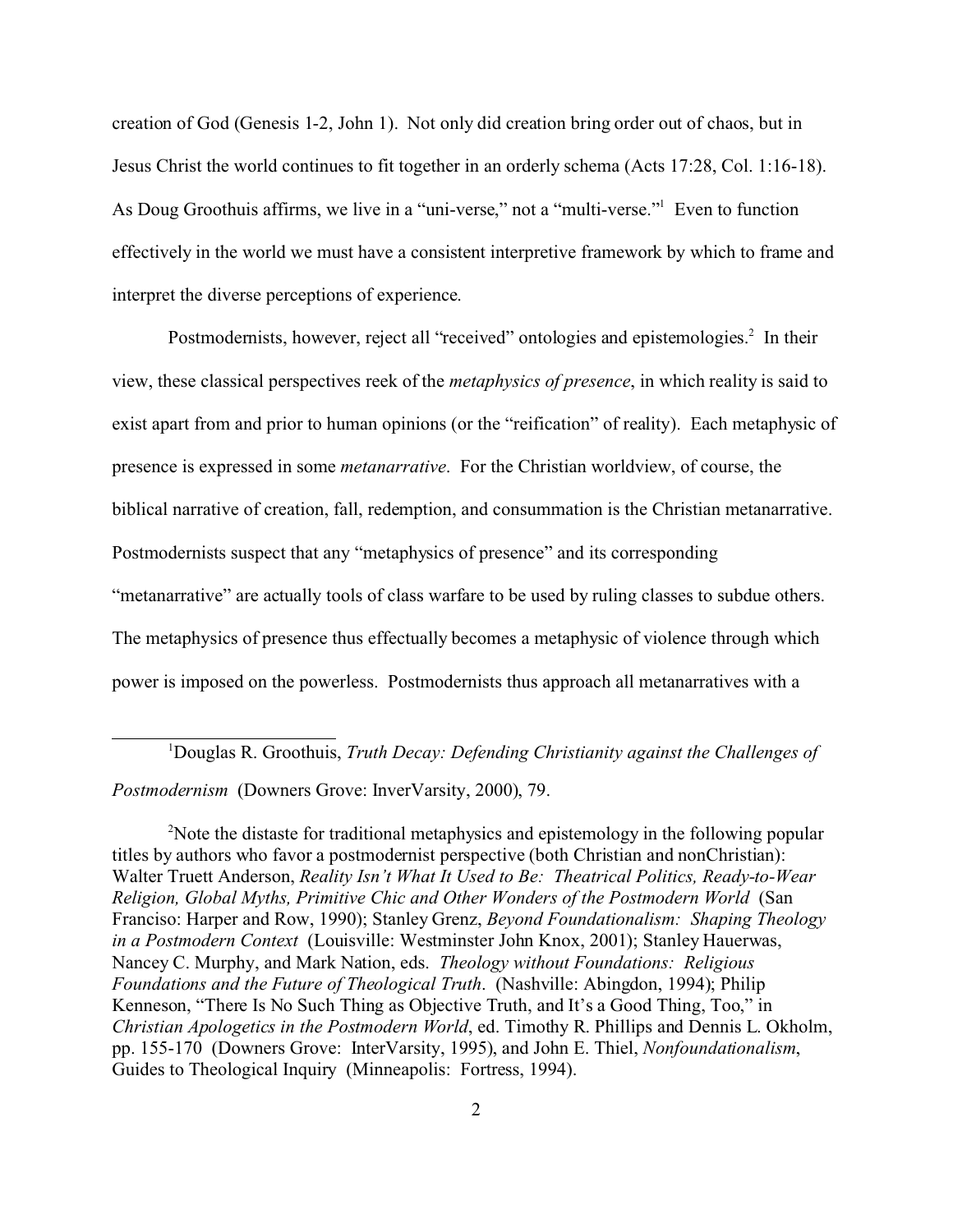"hermeneutic of suspicion" because "it seeks to reduce all diversity into a single homogenous unity"<sup>3</sup> and to protect the interests of the powerful few. Postmodernist guru Jean-François Lyotard has even gone to far as to *define* postmodernism as "incredulity toward metanarratives<sup>"4</sup>

One key problem with the postmodernist rejection of metanarratives is that human beings appear to be hardly able to survive or communicate without the use of some metanarrative with which to interpret reality, to frame experience, and to find meaning in life. As Middleton and Walsh acknowledge, "without a coherent metanarrative we are left morally adrift, at the mercy of random violence and brutality."<sup>5</sup> This leads to a second problem: the postmodernist appeal to local metanarratives (as opposed to one universal, overarching metanarrative) does not save anyone from the violence that metanarratives purportedly cause; in fact, local metanarratives may demonstrably cause more violence than a single metanarrative. One need merely look at the genocide in the Balkans, intertribal warfare in Africa, and Catholic-Protestant violence in Northern Ireland to see that local stories can be just as easily used to legitimize violence as any metanarrative.<sup>6</sup> All truth is powerful, and that power can be abused. Electricity is a good thing when used properly, but it can be misused by evil persons to do cruel deeds. Electricity was not

<sup>3</sup> J. Richard Middleton and Brian J. Walsh. *Truth Is Stranger than It Used to Be: Biblical Faith in a Postmodern Age*. (Downers Grove: InterVarsity, 1995), 34, 49. 4 Jean-François Lyotard, *The Postmodern Condition: A Report on Knowledge*, trans.

Geoff Bennngton and Brian Massumi. (Minneapolis: University of Minnesota Press, 1984), xxiv.

<sup>&</sup>lt;sup>5</sup>Middleton and Walsh, 77.

 $6$ Groothuis, 75.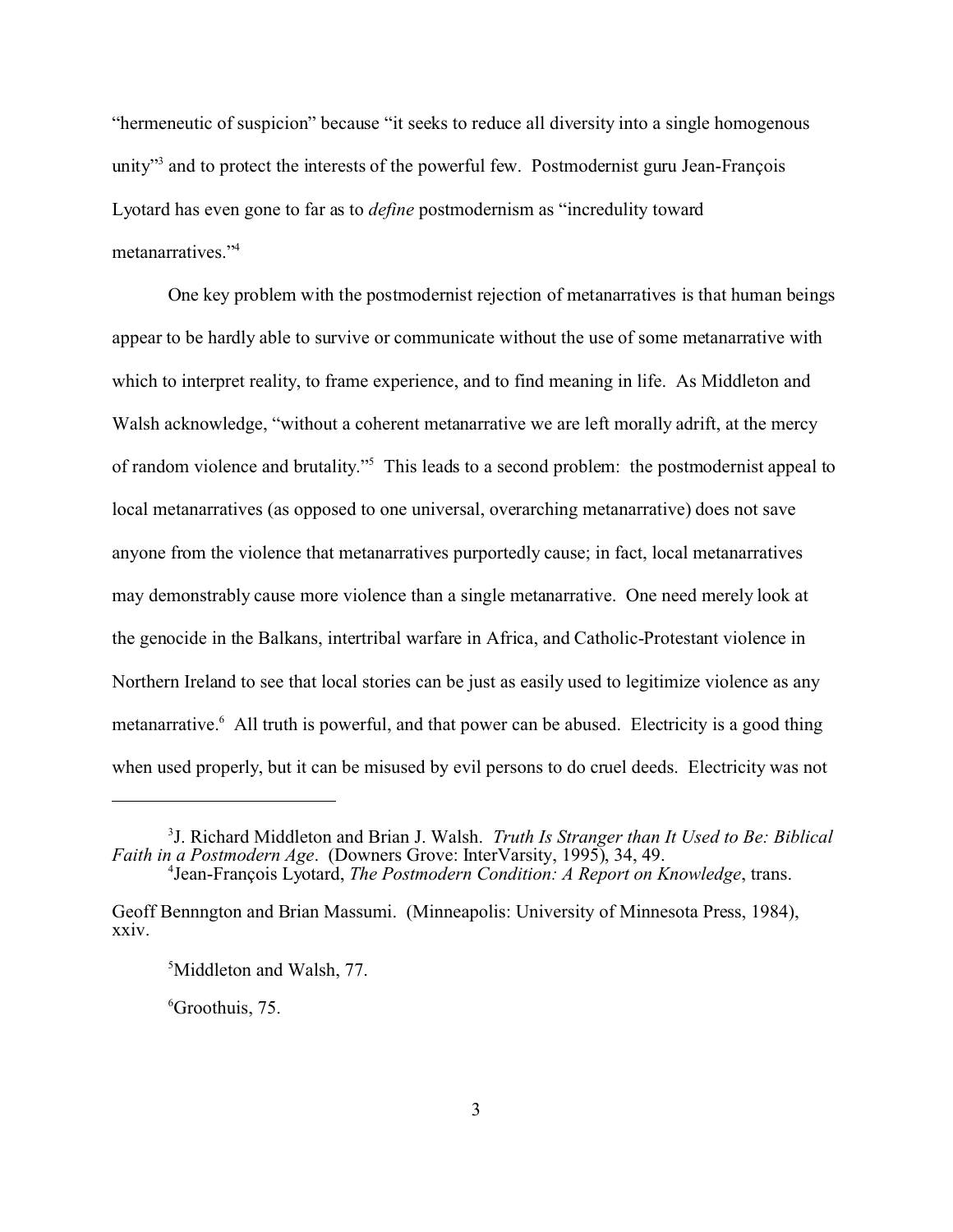created for abuse, but any good thing can be misused. Truth is a good thing that can be used to accomplish great good. Truth is about much more than power; it is about coming to see reality as it really is. The third problem with the postmodernist rejection of metanarratives is the simple fact that postmodernists also have a metanarrative. As Middleton and Walsh point out, "The postmodernist is thus caught in a performative contradiction, arguing against the necessity of metanarratives precisely by (surreptitious) appeal to a metanarrative."<sup>7</sup> So Christians need make no apologies for affirming the orderly worldview expressed in the biblical narrative

## 2. *Truth (and reality) is discovered or revealed, not created as a product of human thought*.

A key issue confronting contemporary epistemology revolves around a kind of "which comes first" (chicken/egg or horse/cart) question: Which comes first – reality (and truth), or human minds creating reality and truth? Postmodernists generally advocate a *constructivist* epistemology in which truth is created or made, not discovered or revealed. In this view, truth is created by human language and perceptions. Truth emerges from social constructs within given communities. Postmodernists reject any epistemology that attempts to reify reality as a thing external to ourselves rather than as the product of human thought.

In contrast, most contemporary scientists (and many evangelicals) would affirm a critical realist epistemology that corresponds to some variety of metaphysical realism. *Critical realism* holds that truth precedes reality, and truth may be known fairly accurately. While our human constructs may only approximate reality, these are fairly close approximations. Truth is prior to our knowing it; it is not dependent on human perceptions or dependent on our beliefs. Critical realists are not scientific positivists; they are aware of the limitations of any human construct.

<sup>7</sup>Middleton and Walsh, 77.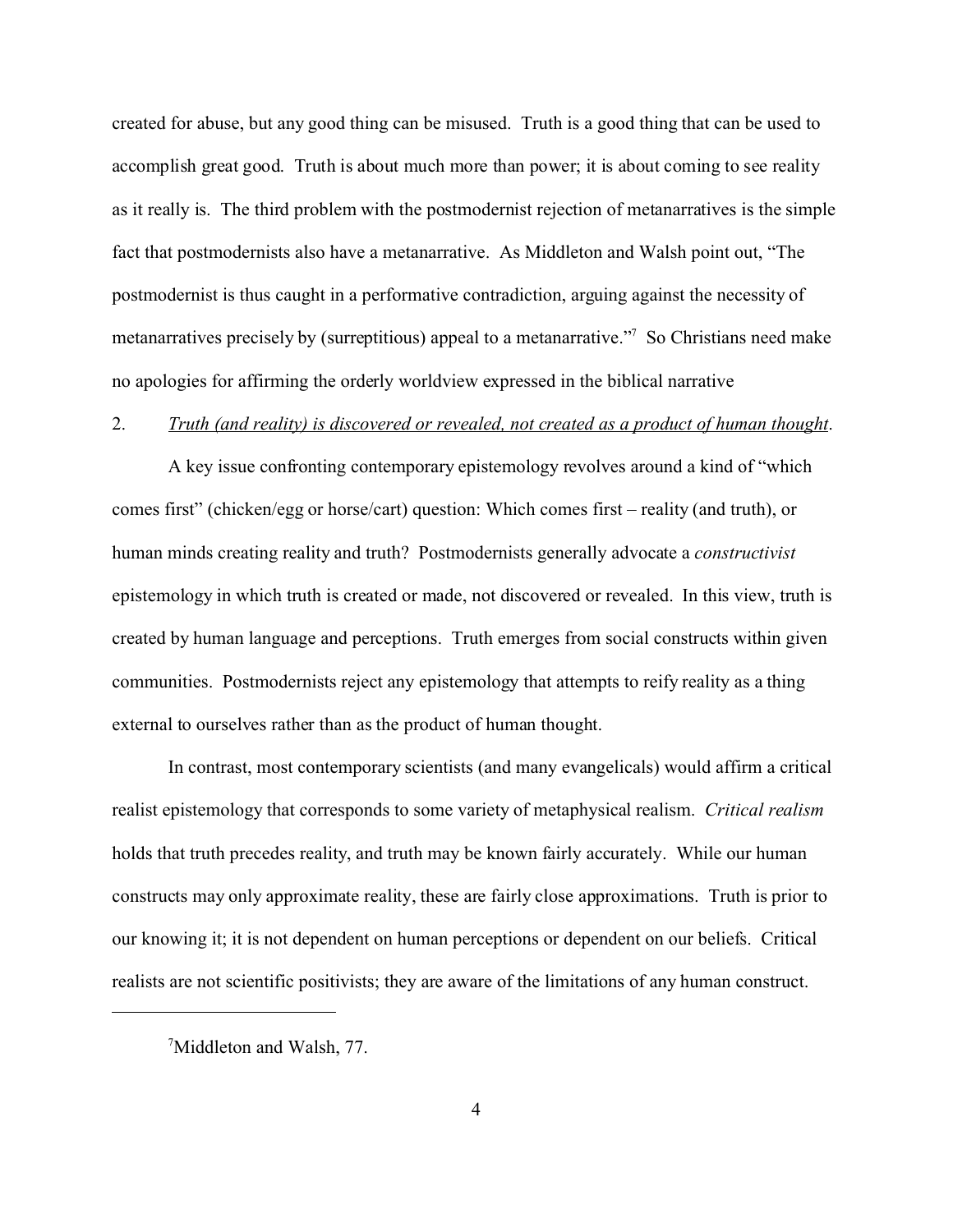But they understand scientific constructs (properly done) to have a close approximation or high correlation to reality.

Anyone who believes in biblical inerrancy and a high view of biblical inspiration would also consistently affirm that truth is revealed. We know the truths of Scripture not because we created them, but because God did. God revealed His truths to us primarily through books of Scripture (and the incarnation of Jesus Christ), but also in the book of nature. Truth (and reality) thus precede(s) our knowing it. Truth is independent of human perceptions and beliefs. Truth is not created by the knower, but exists prior to our knowing it. In a way analogous to the famous "tree falling in the forest" argument, the critical realist believes that the tree fell whether or not anyone is there to observe it. The fact that two plus two equals four is not created by human beings, but is discovered by humans as a fact that is embedded in reality.

Walter Truett Anderson aptly illustrates the difference in these epistemological perspectives by use of an often cited analogy to the approach of a baseball umpire to making calls in a game The *naive realist* umpire says, "I call 'em the way they are." The *critical realist* umpire says, "I call 'em the way I see 'em." And the *radical perspectivalist* or *constructivist* umpire says, "They ain't nothing 'til I call 'em.".<sup>8</sup>

The problem with critical realism for postmodernists, in the words of Middleton and Walsh, is that it "still seems to hide a pretentious aspiration to 'get reality right' . . . . Such an

<sup>&</sup>lt;sup>8</sup>Anderson, 75. The names that Anderson utilizes to describe these three umpires is

<sup>&</sup>quot;objectivist" for the first umpire, "mainstream constructivist" for the second, and "postmodern radical constructivist" for the third. The application of the "mainstream constructivist" appellation (rather than "critical realist" for the second umpire seems inappropriate to me because Anderson acknowledges that in this position the "objective universe still exists and has its own properties," but that we must use epistemological humility in our claims to knowledge about that "objective" and "real" *cosmos*. A thoroughgoing constructivist would not affirm that an objective reality exists beyond our perceptions and creations (hence the name *constructivist*!).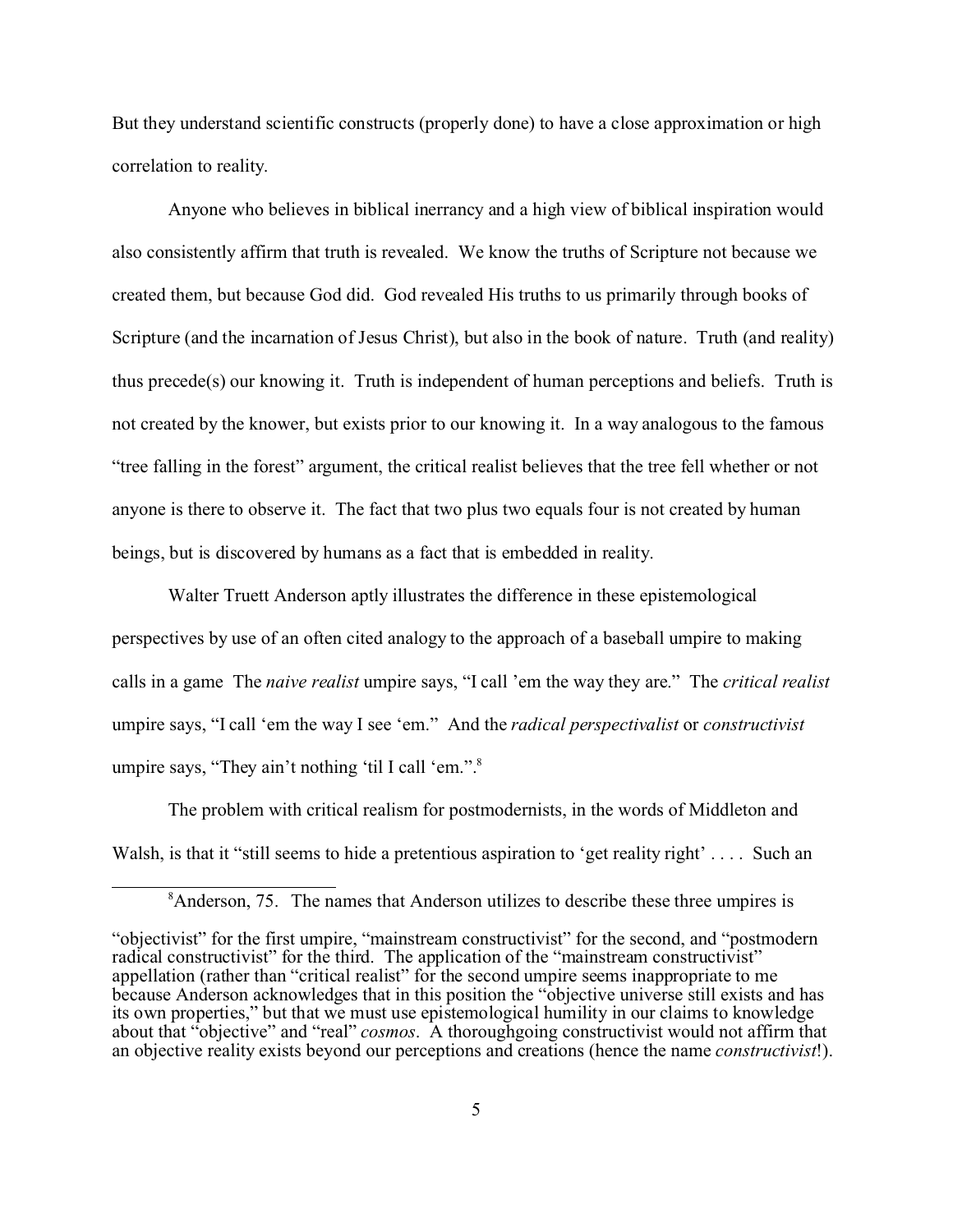aspiration, however, is epistemologically impossible to realize. Indeed, it rests upon the conviction that a final, universally true perspective can be achieved."<sup>9</sup> Ironically, in making this criticism, Middleton and Walsh are claiming to "get reality right"!

One major problem with the "social construction of reality"<sup>10</sup> in postmodernism is that it appears to produce an infinite regress of social constructs. A present social construct is apparently based upon some earlier social construct, which in turn is based upon a prior social construct, etc. The unhappy consequence for postmodernists in this line of thought is that contemporary social constructs are based upon and derived from ancient social constructs. However, postmodernists are keen on distinguishing themselves from such traditional social constructs.<sup>11</sup> There seems to be no escape from the reality that truth precedes our knowing it.

## 3. *Truth corresponds to reality; it is not merely the creation of the human mind*.

Critical realism relies heavily upon the *correspondence theory of truth*, which simply holds that truth (expressed in propositions) corresponds to reality. Many postmodernists, however, reject the correspondence view of truth as a "modernist fiction."<sup>12</sup> Rejecting the "myth" of the mirror" (that our truth accurately mirrors the world), they affirm views of truth that are pluralistic, community-based, and/or internally coherent. Rejecting the correspondence view of truth is self-defeating, however. For one thing, to claim that the correspondence view of truth is false is saying that it does not correspond to reality, and hence is invoking the correspondence

1995).

 $12$ Ibid., 93.

<sup>&</sup>lt;sup>9</sup>Middleton and Walsh, 168.

<sup>10</sup>Ibid., 31; see John Searle, *The Construction of Social Reality* (New York: Free Press,

<sup>&</sup>lt;sup>11</sup>Groothuis, 60.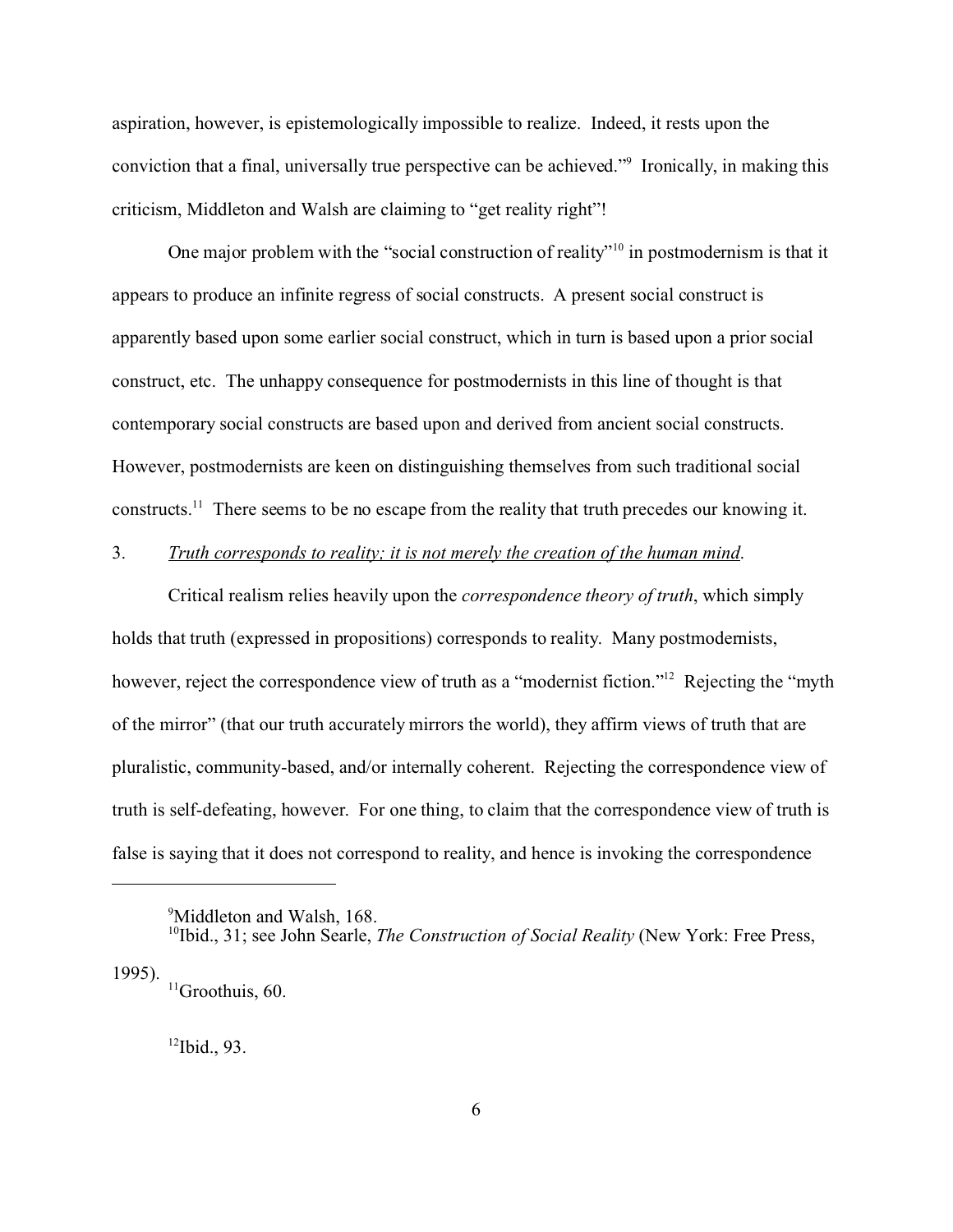theory of truth in a futile attempt to reject it. So those who deny the correspondence theory of truth covertly employ it and acknowledge its truth. The more passionately they attempt to undermine or deny the correspondence view of truth, the louder their actions scream that they implicitly acknowledge it.

### 4. *Truth is objective, not subjective or relative*.

Any purported "truth" that changes cannot indeed be true because it is false at least some of the time. Describing love in one of his sonnets, William Shakespeare said, "Love is not love which alters when it alteration finds, or bends with the remover to remove. Oh no! It is an ever fixed mark that looks on tempests and is never shaken."<sup>13</sup> Likewise, truth is not truth when it alters, changes, or goes out of being. Perceptions, opinions, and tastes change, but truth does not change. Truth is objective and unchanging; it is not relative, subjective, or perspectival. Nothing is more widely held (including among postmodernists) than the commonsense intuition that truth is objective. A recent Google Internet search for the phrase "when the truth comes out" produced over 5 million references, such as the truth behind the war in Iraq, the truth about corporate claims, and the truth that vindicates wrongly arrested persons. What all these references had in common was their common belief that although contrary views might be held at present, in the end truth is an objective, nonperspectival matter. When an NFL referee raises his arms in a football game to declare a touchdown, he is attempting to make an objective judgment based on the written rules and his experienced professional judgment. Because referees are humans, they are fallible, of course – they do see the play from a certain perspective, and their view of the play might be partially blocked. However, the coaches of either team may

<sup>13</sup>William Shakespeare, *Sonnet 116.*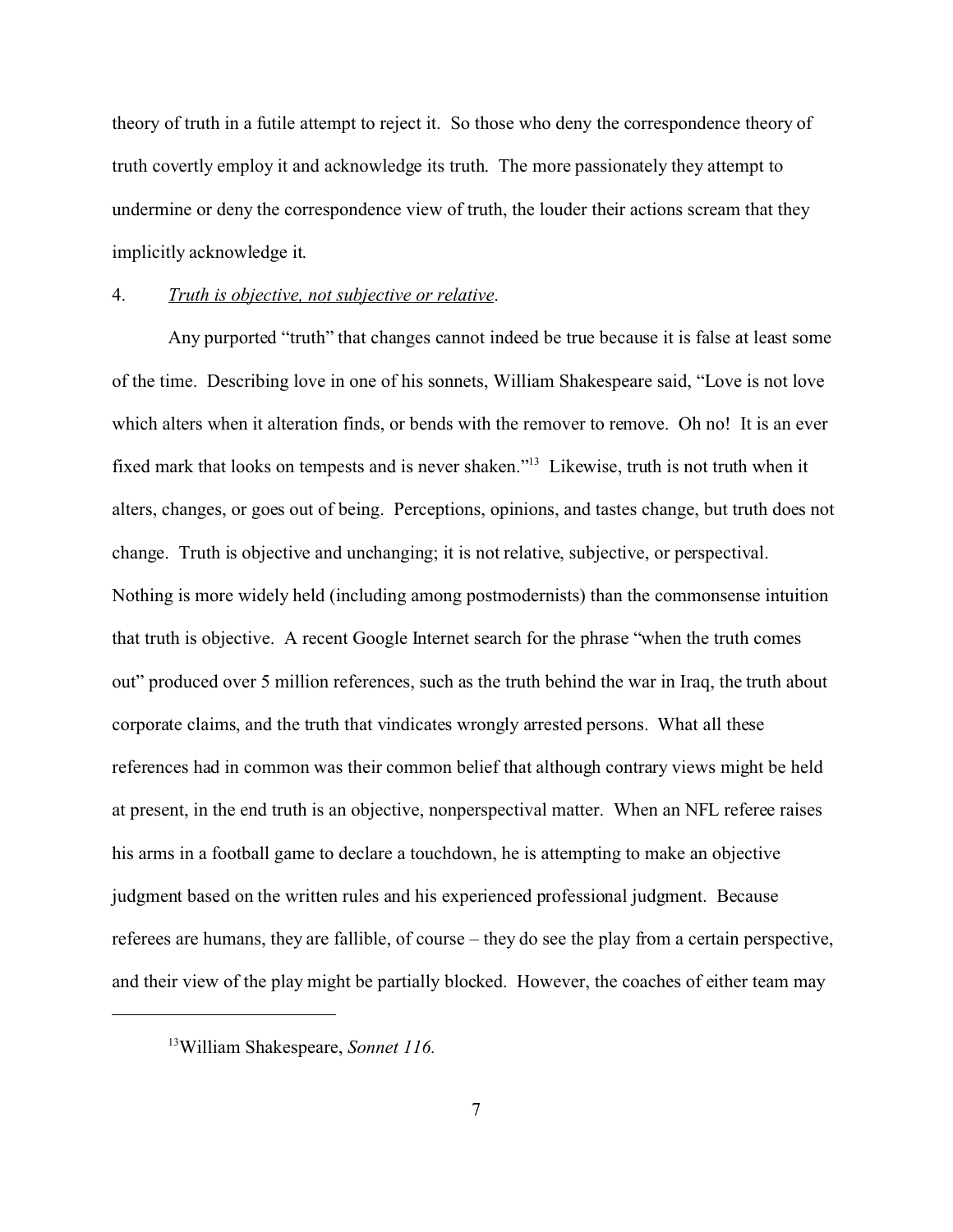challenge and appeal the referee's call. Other referees can review the call on videotape in order to confirm the original referee's call or overrule it. Even this process is fallible, but note that the assumptions of all concerned are (a) that the rule defining what is a touchdown is knowable and measurable, and (b) whether or not a touchdown has taken place can be judged fairly by empirical observation and videotape replay. It is not a matter of preference, taste, or opinion; it is a matter of fact. The same could be said relating to a policeman giving a speeding ticket after tracking a vehicle with radar, or giving a ticket for a card parked by a parking meter with no time left on it.

Persons who imbibe deeply of postmodernism deny objective truth.<sup>14</sup> Postmodernists often stumble over the modernist fact/value distinction by subsuming all facts under values. But in fact, there is a difference to be drawn between facts and values (or, more precisely, tastes). The truth is not a matter of preference, taste, or style, such as which dessert we prefer or what kind of tie is in style. Nor is truth a matter of persons "feeling comfortable" with it, because truth can be uncomfortable and painful at times. Interpretations vary, but truth doesn't. Perceptions vary, but truth doesn't. Tastes vary, but truth doesn't. Beliefs may change, but not truth. Opinions and values may change, but truth doesn't change.

<sup>14</sup>This claim in no where more clearly illustrated than in the title of Philip Kenneson's

article in *Christian Apologetics in the Postmodern World*: "There Is No Such Thing as Objective Truth, and It's a Good Thing, Too." Richard Rorty asserts that "The application of such honorifics as 'objective' and cognitive' is never anything more than the expression of the presence of, and hope for, agreement among inquirers." Richard Rorty, *Philosophy and the Mirror of Nature*. (Princeton: Princeton University Press, 1979), 325. Postmodernist forerunner Friedrich Nietzsche famously opined, "What then is truth? A mobile army of metaphors, metonym, and anthropomorphisms – in short, a sum of human relations, which have been enhanced, transposed, and embellished poetically and rhetorically, and which after long use seem firm, canonical, and obligatory to people. Truths are illusions about which one has forgotten that this is what they are; metaphors which are worn out and without sensuous power; coins which have lost their pictures and now matter only as metal, no longer as coins." Friedrich Nietzsche, "On Truth and Lie in an Extra-Moral Sense," in *The Portable Nietzsche*, ed. Walter Kaufmann (New York: Viking, 1968), 46-47.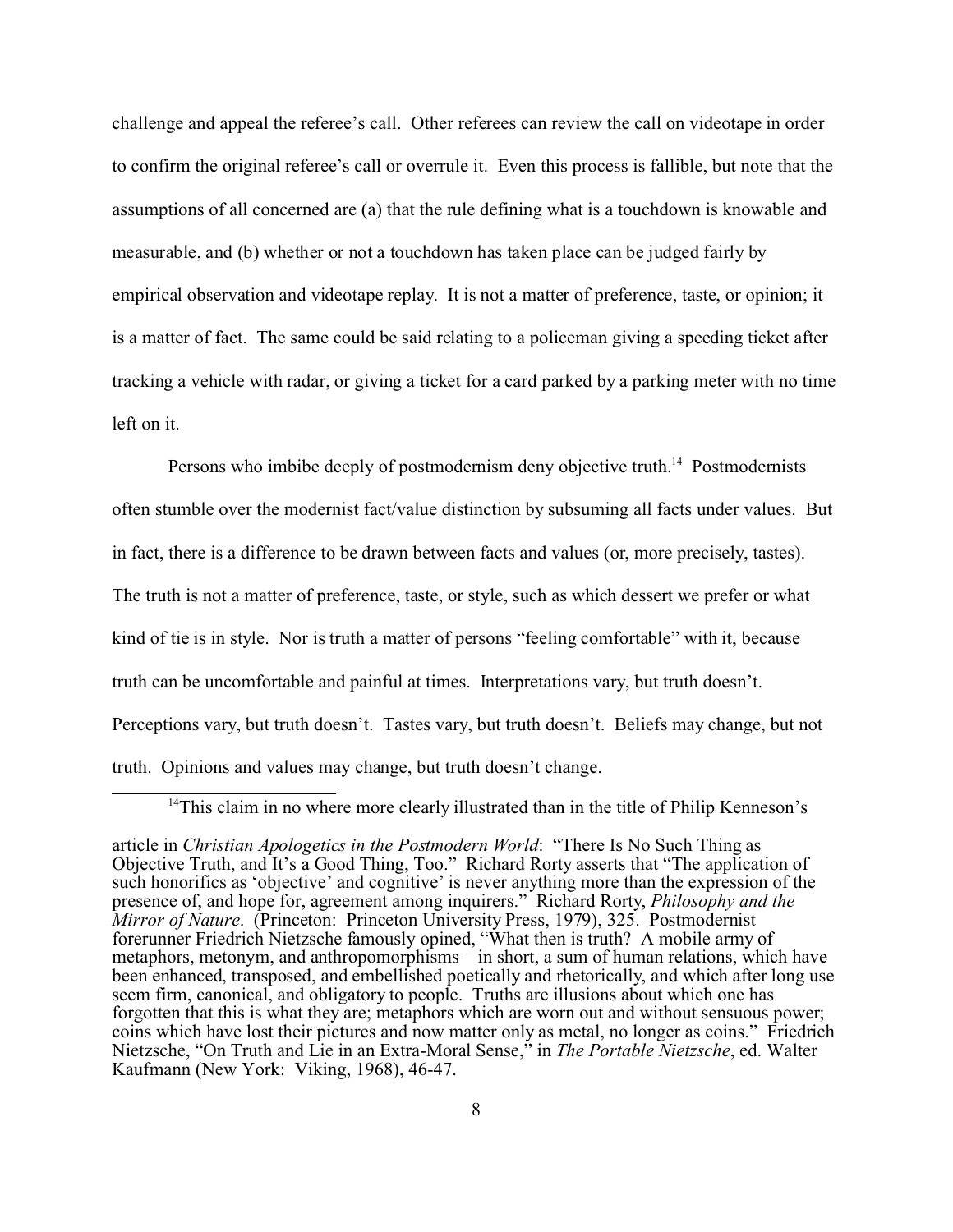The dilemma of the postmodernist church is its inability to appeal to any common rational foundations accepted by most people in our society. Thus when Stanley Grenz is challenged to identify what it is that makes the church the unique community, he cannot appeal to the Bible or any other kind of absolute truth. He can only appeal to the pragmatic value of the church for creating community.<sup>15</sup> Unfortunately, this appeal may have limited value in communities in which works-oriented religions may produce pragmatic benefits.

One often-raised problem with relativism is that it is self-referentially incoherent. That is, when the relativist says, "All things are relative," she is making an objective claim. She is making the claim that, objectively, all things are relative. So by making that claim she disproves her own statement. She is making two contradictory statements – that all things are relative, and that at least one thing is not relative.

Nothing could be more patently obvious than the fact that in real life postmodernists do not believe or practice the subjectivism and relativism that they profess to believe. Outside the classrooms and writings of these arrogant pseudo-intellectual elitists, they do not accept such subjectivism when they consult their banker, their plumber, or their mechanic. When they are misunderstood by their readers, they even protest that others do not understand the objective meaning of what they meant.

In this postmodern world, toleration has become the cardinal virtue. Pluralists often understand toleration to mean that not only should all views be tolerated, but that all views are equally true. However, the ironic consequence of pluralism is that toleration loses its virtue. If there is no objective difference between various positions, then there is no virtue in having

 $<sup>15</sup>$  Grenz, 54.</sup>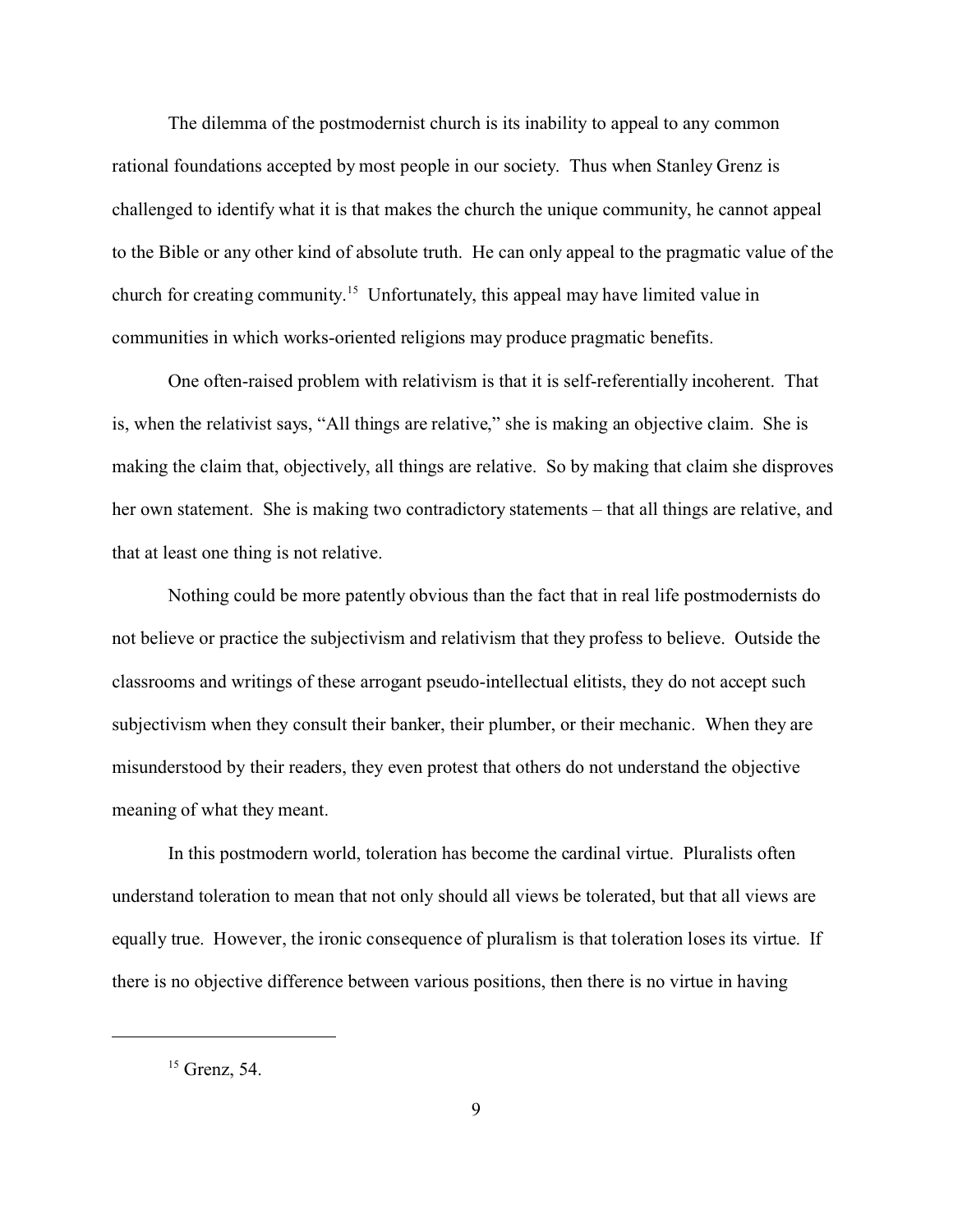toleration of other perspectives. Toleration is virtuous only when truth is recognized as absolute.

## 5. *Truth is universal, not regional or parochial*.

Truth is not located in any particular time or place, and is not the possession of any one people or ethnic group. Postmodernists, however, usually evaluate Enlightenment perspectives as being overly individualistic, and propose instead a more community-based standard for truth. Indeed, the Enlightenment probably did overemphasize the individual, although not in most cases as much as the parodies and stereotypes produced by some postmodernists. There is a healthy check and balance in having the individual interacting with the community. In Christianity, it is good for an individual Christian not to drift away in subjectivity without some affirmation and support from the church.

The focus on community in postmodernism arose from their unique perspective on the sociology of knowledge. While differing in other areas, Ferdinand de Saussure and Ludwig Wittgenstein both viewed language as a social convention, a language game that worked only within a particular social construct. Poststructuralists denied that there was one universal linguistic structure or rationality. Pragmatists such as Peirce saw truth as an opinion agreed to by the majority of those investigating a particular issue. One analogy of the difference between classical liberalism and postmodernism is that the former was like a big circus tent with all the varied (pluralistic) acts all in one big event, while the latter is more like the cacophonous and diverse sideshows along the midway. Each community has its own language game and local metanarrative. There is no one agreed upon language, rationality, or metanarrative. Nonfoundationalist theology affirms that all theology is local and specific. Like a political party, the church would be broken into various interest groups (as is already happening in versions of feminist, Asian, gay/lesbian, etc. theology). Unfortunately, what nonfoundationalist theology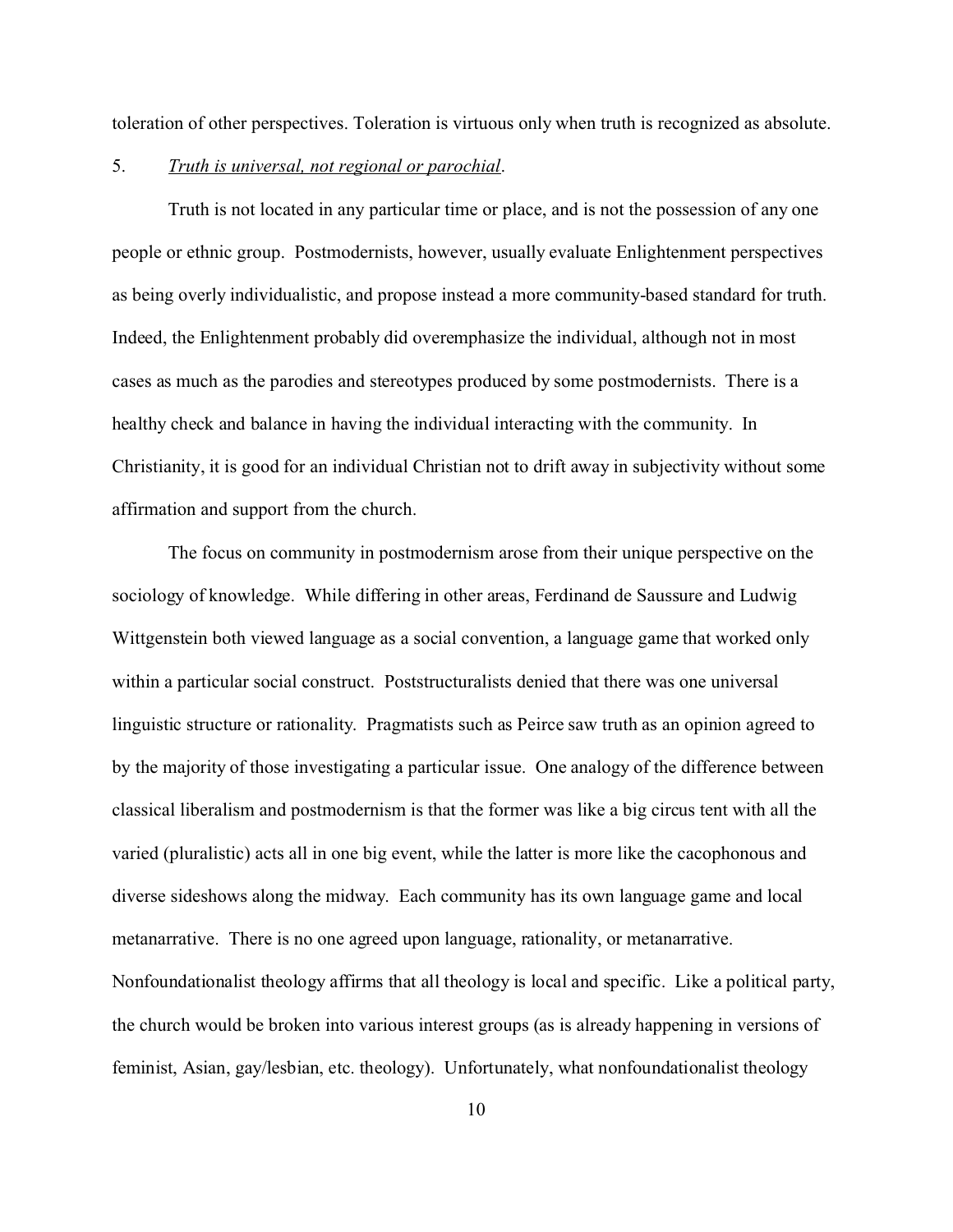actually offers is polytheism – a number of conflicting accounts about who God is and what He is about in this world.

The error in the almost exclusive focus that postmodernists have on community is that they overlook the fact that communities are made up of individuals. There is a tendency to praise at the community level what is condemned at the individual level. This view smacks of an overly optimistic anthropology. Communities can be very dangerous, and indeed mob behavior incites individuals to do evil deeds that they would never have contemplated as individuals. Since the community is made up of individuals, the community can be just as fallible and evil as the individual. Obviously, allowing each community to set its own standard entails a tacit acceptance of pluralism. And just because a culture believes or practices something doesn't make it right, as Nazi Germany and other racist societies have made very evident. Communities are helpful in balancing the subjectivity of individuals, but are not a panacea to solve all social woes or lead us into truth.

#### 6. *Truth is narrow and specific, not broad and pluralistic*.

Truth is not broad; it is narrow and specific. As Rushdoony affirms, "Truth is exact and precise, and the slightest departure from the truth is the substitution of falsity for truth."<sup>16</sup> Rational thought in Western culture has classically invoked laws of logic such as the principle of identity, the principle of non-contradiction, and the principle of the excluded middle. Taken together, these principles hold that something cannot be both true and false (or one thing and another thing) in the same way at the same time. In other words, these principles reject the

<sup>16</sup> R. J. Rushdoony, *Foundations of Social Order: Studies in the Creeds and Councils of the Early Church* (Fairfax: Thoburn Press, 1978), 118.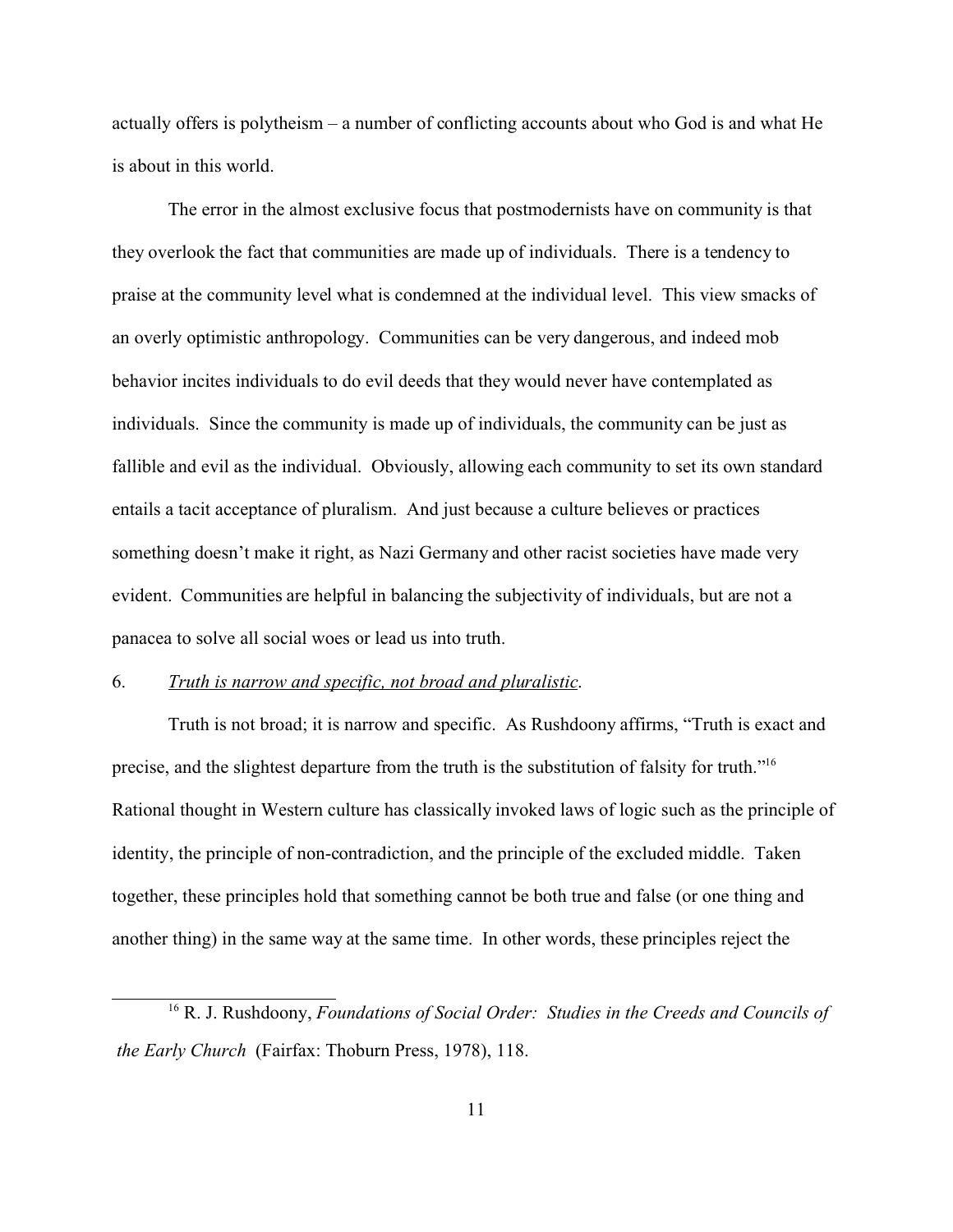pluralist claim that two mutually exclusive views can be held at the same time. Postmodernists prefer to deny or sidetrack these laws of logic, at least in principle (if not in practice). The author of this paper has been tempted at times to invoke with postmodernists the approach of the Muslim philosopher Avicenna, who proposed that "[T]hose who deny a first principle should be beaten or exposed to fire until they concede that to burn and not to burn, or to be beaten and not to be beaten, are not identical."<sup>17</sup> These principles are so basic and found rational to our thinking that even a child would quickly acknowledge them. Unfortunately, apparently not all postmodernists have reached the level of understanding of the necessity of these simple principles so apparent to even a child.

Stanley Grenz advocates measuring Christian doctrine by a "centered set" model rather than the "bounded set" that evangelical Christians have normally utilized as a test for fellowship. The problem with the centered set model is its concession to relativism. The community can move the center by joint agreement, or even unconsciously. Grenz speaks of the church community working with the guidance of the Holy Spirit.<sup>18</sup> While the Spirit does guide the church, Christians sometimes mistake their own emotions or desires for the guidance of the Holy Spirit. A compelling historical case could be made that culture has played a more definitive role in many church decisions than the Spirit. All you need to be assured that the church is fallible in regard to the truth is read church history. And the Bible was not so much given *for* the church community (to develop and create new interpretations), as Grenz contends, but God gave the Bible *to* the church (2 Pet. 1:20-21).

<sup>17</sup>Avicenna, *Metaphysics*, I; commenting on Aristotle, *Topics* I.11.105a4-5.  $18$  Grenz, 5-8.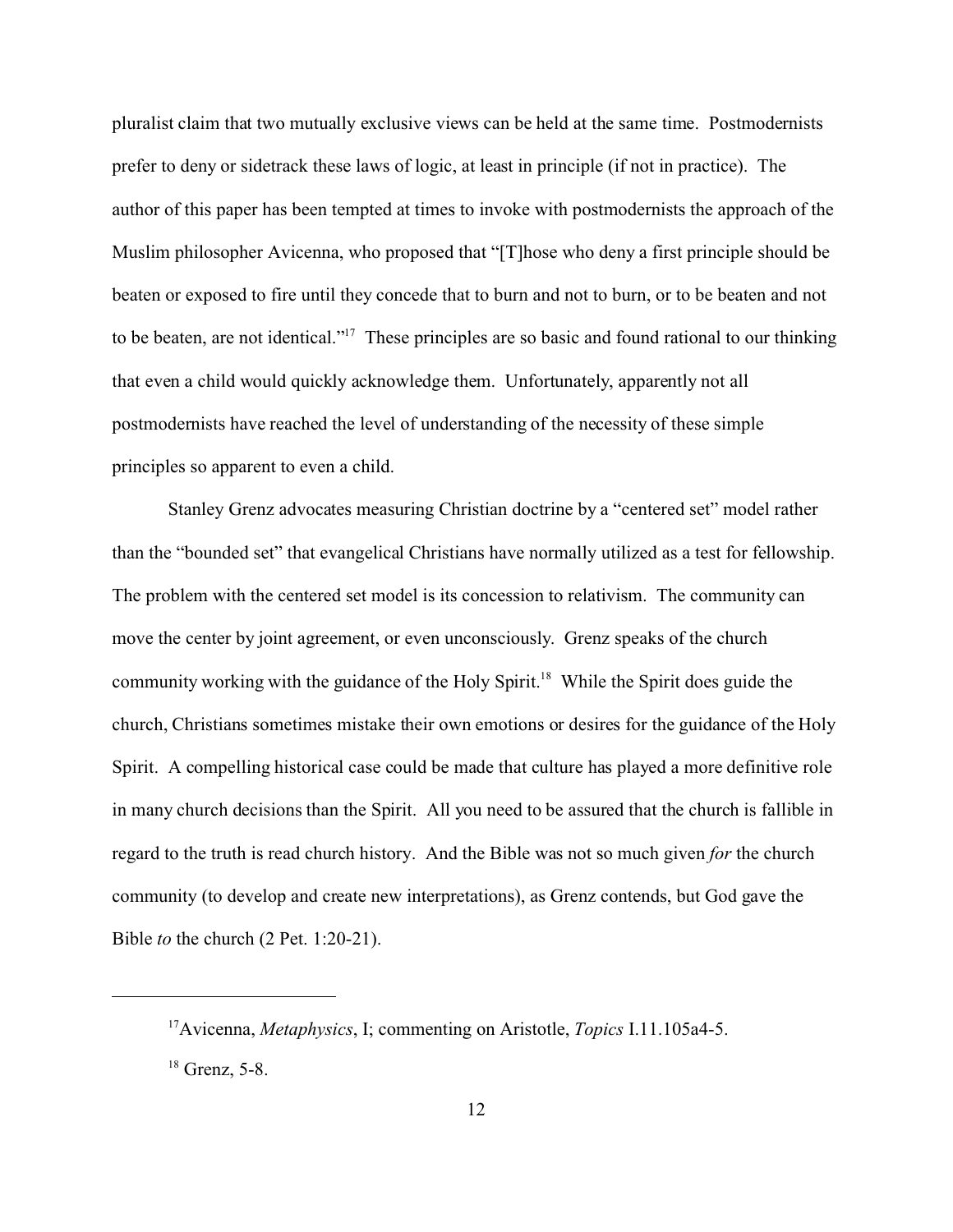## 7. *Truth is knowable; it is not totally unknowable or merely perspectival*.

Critical realism is confident that reality may be known. This knowledge does not come easy, however. One must practice epistemic virtues in order to know the truth, but noetic unrighteousness will obscure or suppress the truth (Isa. 28:15, Rom. 1:18-20, 2:13-16, 2 Pet. 3:16). Failing to practice such doxastic virtues as intellectual integrity, coherent thinking, and good hermeneutics contributes to noetic unrighteousness.<sup>19</sup> God reveals knowledge to those who seek it in the right way and from the correct Source (2 Chron. 1:12; Prov. 1:7, 22-23, 28-29; 2:6; 3:5-6; Eccl. 2:26; John 18:37).

It is not inconsistent, however, to hold to both critical realism and fallibilism – the view that even well-intended and well-educated humans are fallible. One should always approach knowing with epistemological humility, because a sincere seeker for the truth may miss it. However, critical realists understand there to be a difference between knowledge and certainty. We will virtually never have absolute certainty, but we will discover such high approximations to reality and truth that we can know them with a high degree of confidence. Fallibilism does not entail agnosticism about all things. Truth may, however, be known with varying degrees of confidence.<sup>20</sup>

<sup>20</sup>Chisholm suggests a hierarchy of certainty in Roderick M. Chisholm, *Theory of Knowledge*. 3<sup>rd</sup> ed. Foundations of Philosophy series. (Englewood Cliffs: Prentice Hall, 1989), 9-13. The levels of certainty are "The Counterbalanced," "The Probable," "That Which Is Beyond Reasonable Doubt," "The Evident," and "The Certain."

<sup>19</sup>A good primer on intellectual virtues is Jay Wood, *Epistemology: Becoming*

*Intellectually Virtuous*. Contours of Christian Philosophy. Downers Grove: InterVarsity, 1998. Modestly, perhaps Bruce Corley, Steve Lemke, and Grant Lovejoy, eds., *Biblical Hermeneutics: A Comprehensive Introduction to Interpreting Scripture*, rev. ed. (Nashville: Broadman and Holman, 2001) is among the useful tools for good hermeneutics.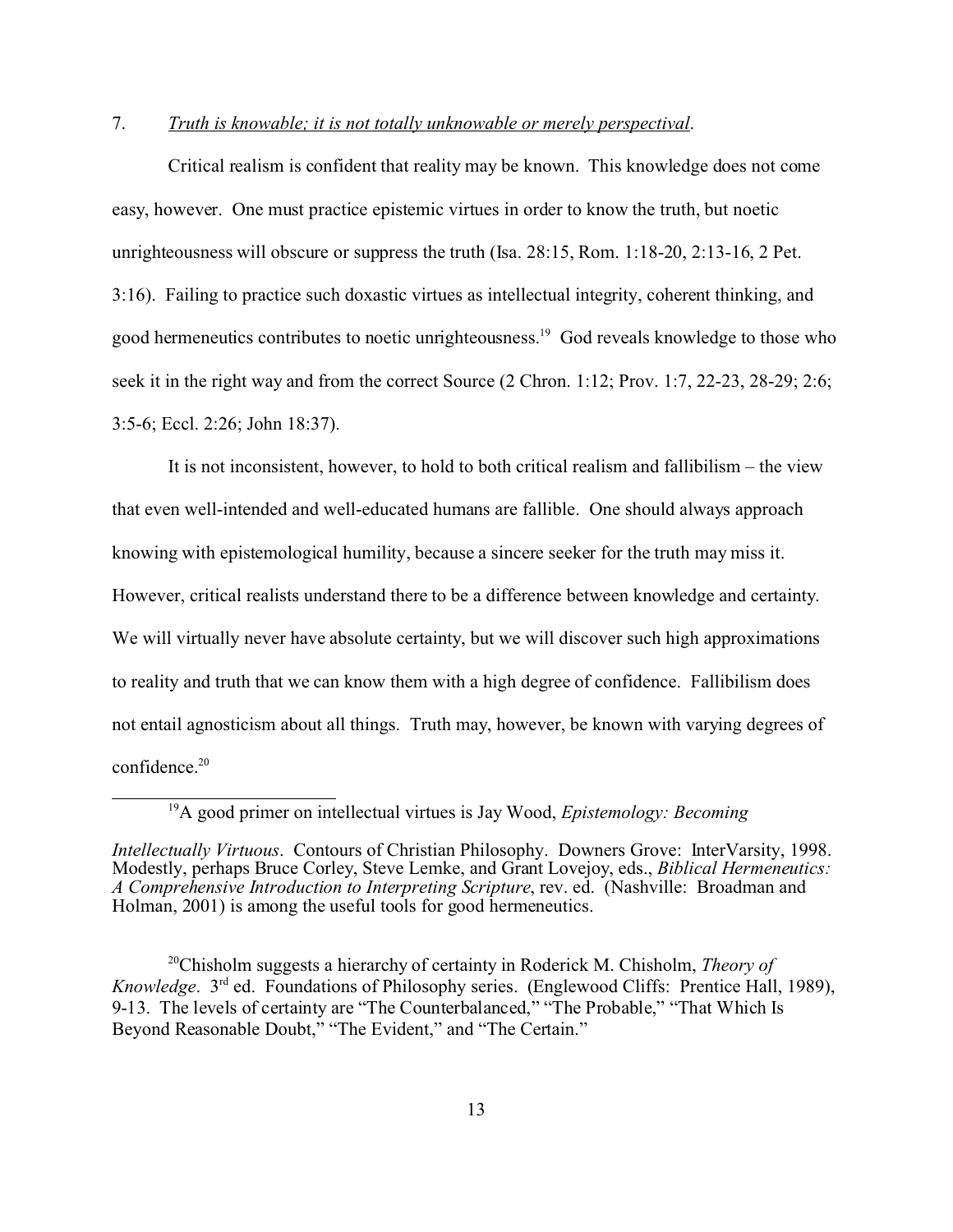Postmodernism, however, asserts that reality is unknowable and language is incapable of conveying truth. Everything is reduced to perspective and opinion. As Richard Rorty asserts, a French Quarter fortune teller is on equal epistemological standing with a brilliant physicist regarding planetary motion:

It is useless to ask whether one vocabulary rather than another is closer to reality. The different vocabularies serve different purposes, and there is no such thing as a purpose that is closer to reality than another purpose . . . . Nothing is conveyed in saying . . . that the vocabulary in which we predict the motion of a planet is more in touch with how things really are than the vocabulary in which we assign the planet an astrological influence. $21$ 

One of the fundamental confusions of contemporary discourse is caused by misapplying the distinctive roles of ontology and epistemology. Ontology and epistemology are inextricably bound together, but they are also distinguishable. Ontology should properly address what reality is (or what is the clue to or focus of reality), and epistemology (or how that reality may be known). Confusion arises in epistemology, however, when what may be known is equated with what is real. Truth is real and objective, but knowing objective truth is at least partially subjective. As Groothuis puts it, there is an important distinction between the fact that "objective, absolute, and universal truth exists" and the claim that "one has mastered these objective, absolute, and universal truths."<sup>22</sup> Some beliefs may be more objective, and others more subjective, but we are all limited by the anthropocentric predicament and our own finitude, and thus cannot know with absolute certainty. For example, evangelical Christians confidently assert the ontological claim that Jesus is Lord. This ontological claim cannot be known

<sup>21</sup>Richard Rorty, introduction to John P. Murphy, *Pragmatism: From Peirce to Davidson*. (Boulder: Westview, 1990).  $^{22}$ Groothuis, 12.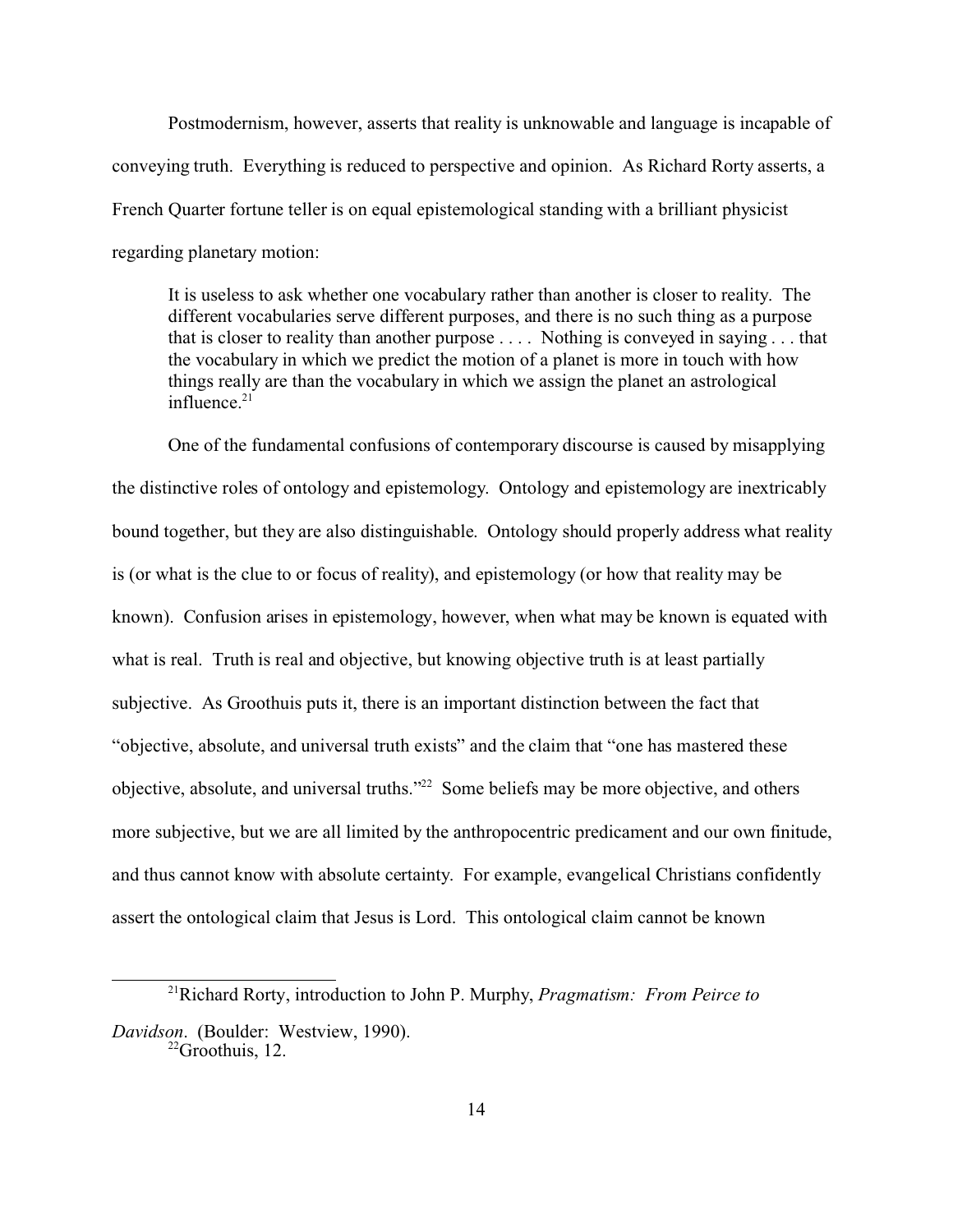epistemologically, however, apart from a faith commitment to the Lordship of Jesus Christ. Once we place our belief in Jesus as Savior and Lord, we come to accept by faith a number of other truths within the Christian worldview. So while we may have great confidence, boldness, and certitude, but we still "see through a glass darkly" until the *eschaton* (Isa. 55:8-9, 1 Cor. 13:12).

Although our human knowing is not final, in the final analysis we must choose whether truth may be known with confidence or not. We must choose between the pluralistic agnosticism of Pilate, so eloquently voiced in his question, "What is truth?" (John 18:38); and the affirmation of Jesus that His very purpose in life was to reveal the truth in a way that was understandable and knowable: "For this I have been born, and for this I have come into the world, to testify to the truth. Everyone who is of the truth hears My voice" (John 18:37). For me and my house, we're going to believe Jesus rather than Pilate!

## 8. *Truth precedes language; language does not precede reality or truth*.

The "linguistic turn" initiated by George Lindbeck and others brought a new relativistic perspective to language. This Wittgensteinian perspective on language asserted that words do not have inerent meaning, but rather we give a meaning to a word within our language game. Meaning and truth are not directly related to the external world, but are an internal function of language. One of the fundamental confusions of postmodern thought is the claim that language precedes and creates truth. They reject the "myth of the given" and its affirmation that reality exists prior to language. Jean Baudrillard has argued famously that the Gulf War did not take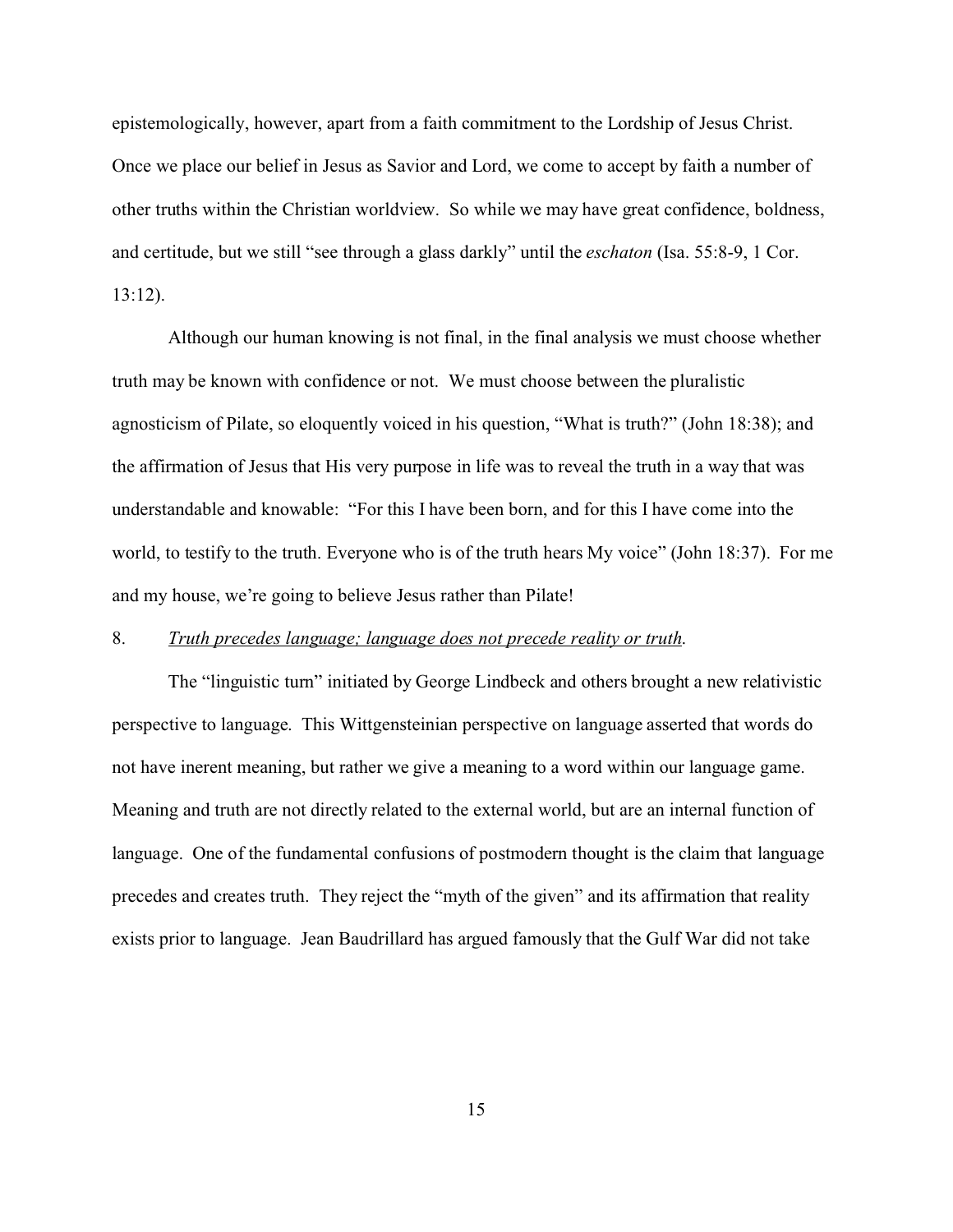place, or at least it did not matter if it did.<sup>23</sup> It was a media event orchestrated by Western nations, but it was not a real war.

When John Searle dared to point out the absence of the postmodernist emperor's clothes by claiming that Derrida's deconstructionism was based upon the paradox of using language to claim that language cannot make any unambiguous claims,  $24$  postmodernist guru Jacques Derrida strangely replied that Searle had misread him and misunderstood what he (Derrida) meant.<sup>25</sup> Like so many things in postmodernism, postmodernists are unwilling to apply the very principles that they apply so freely to others. Citing Leonard Cohen's poetic rejoinder to postmodern Christianity – "When they said REPENT/I wonder what they meant," Middleton and Walsh acknowledge that "[T]he language of repentance is only understandable if there is a means to be measured and to be found wanting."<sup>26</sup> Language without commonly accepted meanings will return us to an even more vicious Tower of Babel.

The truth is that reality is independent of language. Language shapes and filters our human perceptions of reality, but it doesn't change reality itself. Without referents in outward reality, language would have nothing to which to refer. As John Searle puts it, "Facts don't need statements in order to exist, but statements need facts in order to be true."<sup>27</sup>

<sup>27</sup>Searle, *The Construction of Social Reality*, 218.

<sup>23</sup>Jean Baudrillard, *The Gulf War Did Not Take Place*, trans. Paul Patton. Bloomington: Indiana University Press, 1995.

<sup>24</sup>John Searle, "The World Turned Upside Down," review of *On Deconstruction: Theory*

*and Criticism after Structrualism*, by Jonathan Culler, in *New York Review of Books* (October 27, 1983).

 $^{25}$ Jacques Derrida, "Limited a b c" and "Afterword: Toward an Ethics of Discussion," in

*Limited Inc*. Evanston: Northwestern University Press, 1988. <sup>26</sup>Middleton and Walsh, 58.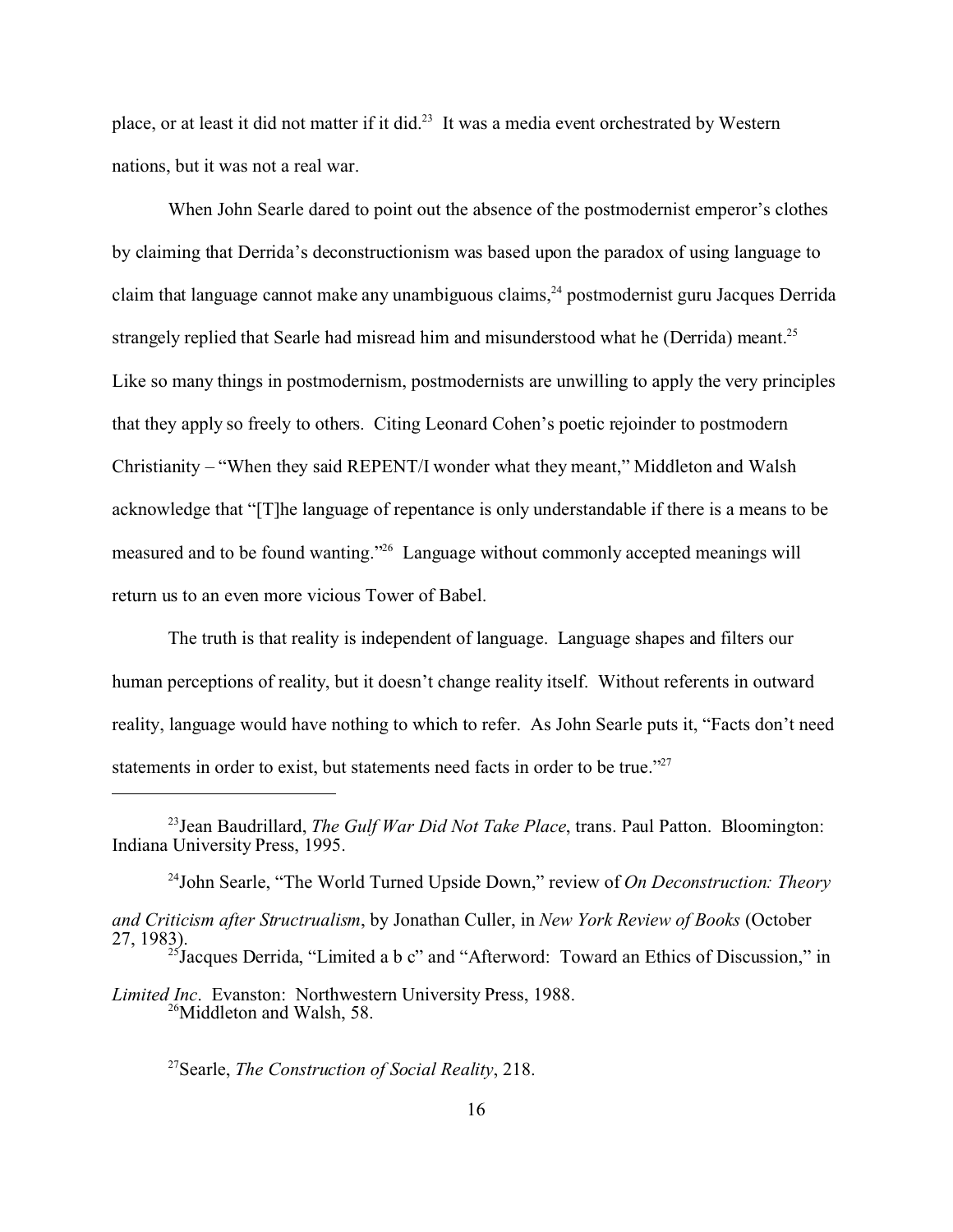## 9. *Truth is both personal and propositional, not just one or the other.*

Because Jesus is the creator of all things, all things hold together in Him (John 1:1-4, Acts 17:28, Col. 1:16-18). Therefore, nothing in the universe has its fullest meaning apart from its connection to Christ. Even a simple mathematical formulation such as  $2 + 2 = 4$  is true at a foundational level because God through Jesus created an orderly world in which we can rely upon such regularity in logic. Apart from this orderliness,  $2 + 2 = 4$  would not be true. Not only did Jesus *reveal* the truth (Matt. 22:16, Mark 12:14, Luke 4:25, 20:21, John 5:32, 7:18, 8:45, 16:7, 18:37), in a deeper sense He himself *is* the truth (John 1:14, 17; 8:32; 14:6). So since all truth is incomplete without reference to the person of Jesus, all truth has this personalistic aspect.

However, it would be a mistake to draw a sharp bifurcation between the personal and propositional. Some who reject biblical inerrancy, for example, have argued that affirming a series of impersonal propositions is of little effect; what we need is personal knowledge.<sup>28</sup> It is true that the personal dimension is crucial, but the propositional element is important as well. As Roger Nicole says so eloquently, "It is because truth is conformity to fact that confidence may be placed in it, or in the one who asserts it, and it is because a person is faithful that he or she would be careful to make statements that are true."<sup>29</sup> Even in salvation itself, which is surely coming to a personal relationship with God through Jesus Christ, there is nonetheless some propositional content, i.e., affirming "Jesus is Lord" or some other such rudimentary propositional confession (Acts 16:31, Rom 10:9-10, 1 Cor. 12:3). We cannot reasonably believe in a "who" if we do not

<sup>&</sup>lt;sup>28</sup> Groothuis lists Alister McGrath and Stanley Grenz as examples of those making this argument. See Groothuis, 116.

<sup>29</sup> Roger Nicole, "The Biblical Concept of Truth," in *Scripture and Truth*, ed. John D. Woodbridge and D. A. Carson (Grand Rapids: Baker, 1992), 290.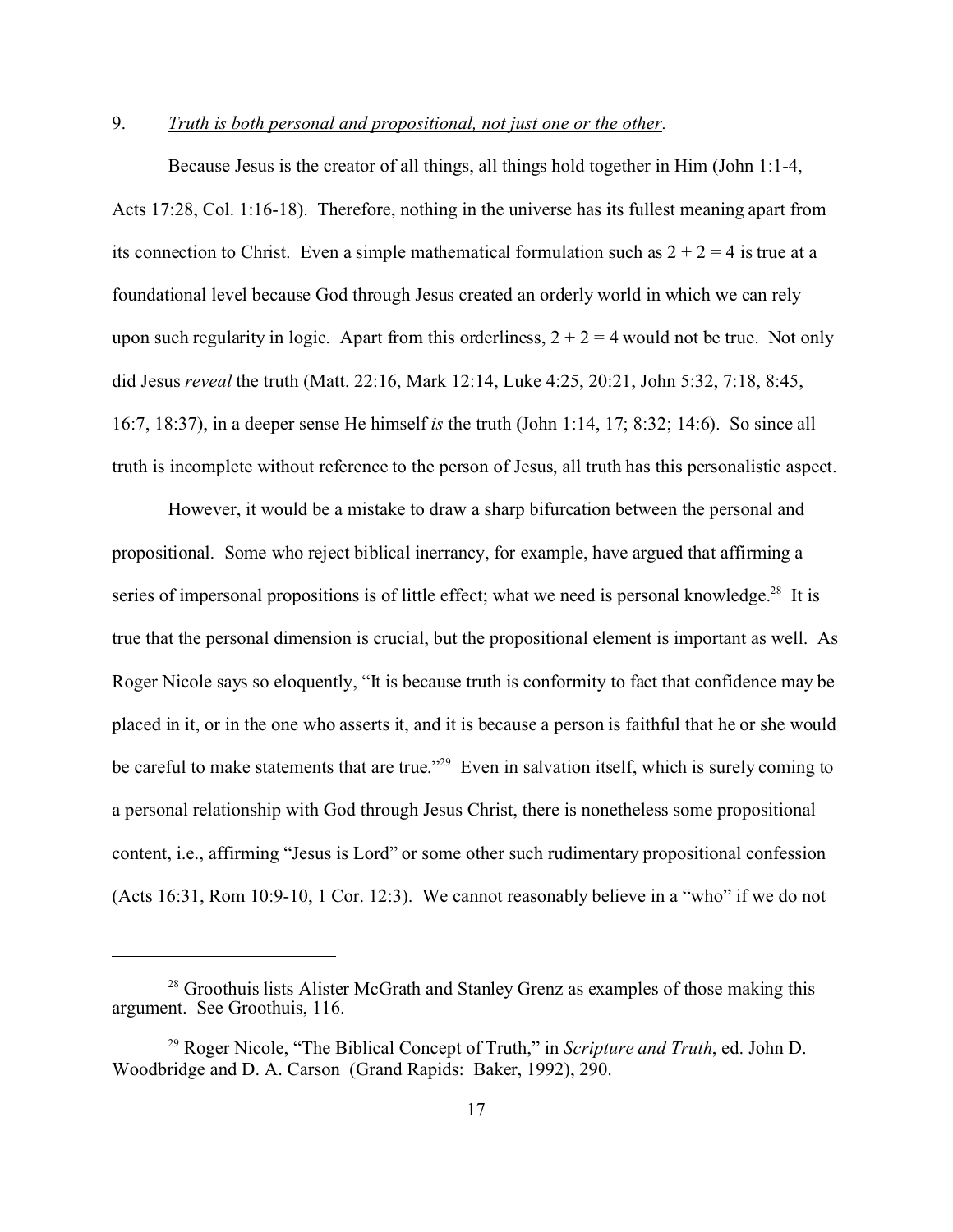have some "what" to believe about them.<sup>30</sup> If something so personal as salvation has both personalistic and propositional elements, why would we be surprised that everything else does as well?

### 10. *Truth is usually fruitful, but it is true whether or not it has pragmatic benefits*.

We live in a day in which Pragmatism reigns supreme. William James defined Pragmatism as the "attitude of looking away from first things, principles, 'categories,' supposed necessities; and of looking towards last things, fruits, consequences, facts."<sup>31</sup> James believes that truth is not objective, but "truth is made, just as health, wealth, and strength are made, in the course of experience."<sup>32</sup> For James, truth does not have "a stagnant property inherent in it. Truth *happens* to an idea. It *becomes* true, is *made* true by events."<sup>33</sup> James's ultimate test of truth thus became: "What, in short, is the truth's cash-value in experiential terms?"<sup>34</sup>

Of course, truth generally works better than error. But something is not true because it works; it works because it is true. Mathematics and physics don't just happen by accident or to fulfill human needs; they work because they are true. Sometimes things work even though they are not true. The church has sometimes struggled with this distinction. Given that we know that, for example, church growth principle or evangelistic technique X works, does that make it

<sup>30</sup>Groothuis comments, "Christian faith involves both intellectual assent (*fides*) and

(New York: Longmans, Green, and Co., 1928), 38  $32$ Ibid., 218.

<sup>33</sup>Ibid., 200-201.

 $34$ Ibid., 77.

personal trust (*fiducia*); in fact, the latter is logically dependent on the former for its rationale." Groothuis, 142. Or, as J. P. Moreland words it, "God has revealed truth to us and not just himself." J. P. Moreland, *Love Your God with All Your Mind* (Colorado Springs, Nav Press, 1997), 45.

<sup>31</sup>William James, *Pragmatism: A New Name for Some Old Ways of Thinking*, reprint ed.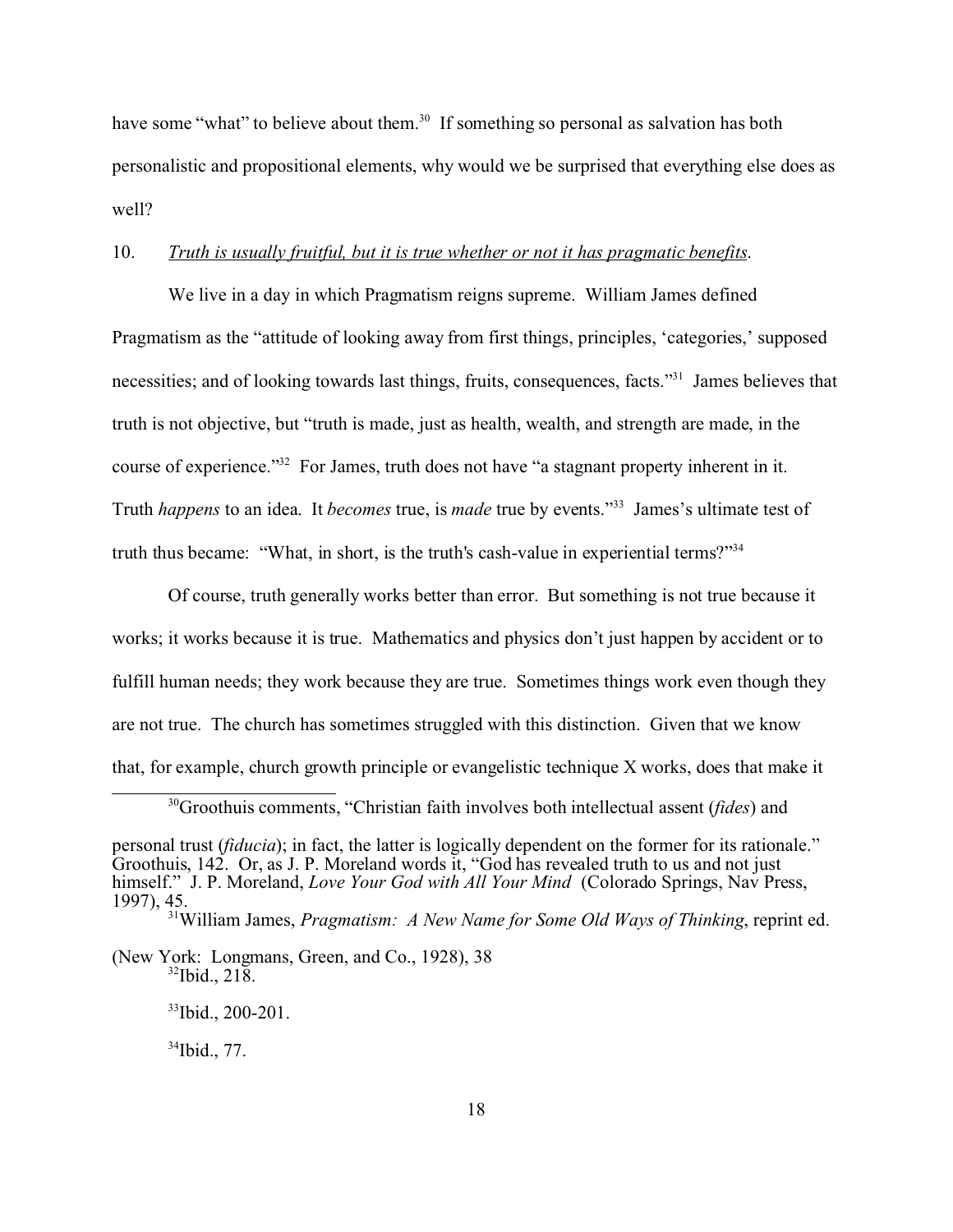right if in some ways it violates or compromises a biblical principle? Not everything that attracts people (or money) is good. If the church will focus on doing what is right and true, the results will take care of themselves (Matt. 6:33).

## 11. *Truth is based upon firm foundations, not the shifting sands of human opinion*.

Foundationalism is the epistemological position that one should base one's beliefs on other beliefs that are held most confidently, most assuredly, and most self-evidently. John Thiel defines foundationalism "from a logical perspective as the view that mediately justified beliefs require epistemic support for their validity in immediately justified beliefs, or from a disciplinary perspective as the view that systems of knowledge, in content and method, require first principles."<sup>35</sup> Some variety of foundationalism seems to be affirmed in Scripture. Isaiah encourages us with these words: "Therefore thus says the Lord GOD, Behold, I am laying in Zion a stone, a tested stone, a costly cornerstone for the foundation, firmly placed. He who believes in it will not be disturbed" (Isa. 28:16, NASB). Likewise, the Apostle Paul affirms: "For no other foundation can anyone lay than that which is laid, which is Jesus Christ" (1 Cor. 3:11). Those of us who still remember hymns likely have appreciation for the words of that great old hymn by John Rippon, "How firm a foundation, ye saints in the Lord, is laid for your faith in His excellent Word!" In more references than I can list in the Old Testament, God is called the "Rock" upon which we should base our lives (2 Sam. 2:2-3, 32, 47; Ps. 18:2, 31, 46; 62:2, 6-7). Jesus advised us to build our lives upon the firm foundation of the solid Rock, not on

<sup>&</sup>lt;sup>35</sup>Thiel, 2. Thiel notes that in contemporary discourse foundationalism "is nearly always

a pejorative label that nonfoundationalists give to philosophical positions found guilty in their court of criticism," and that even these definitions he offers are typically "the property of the nonfoundtionalist and are offered as expressions of foundationalism's inherent deficiencies." Himself a nonfoundationalist, Thiel notes that nonfoundationalism is "gainsaying" in that it tends to be consumed with a negative critique foundationalism rather than constructive a positive alternative.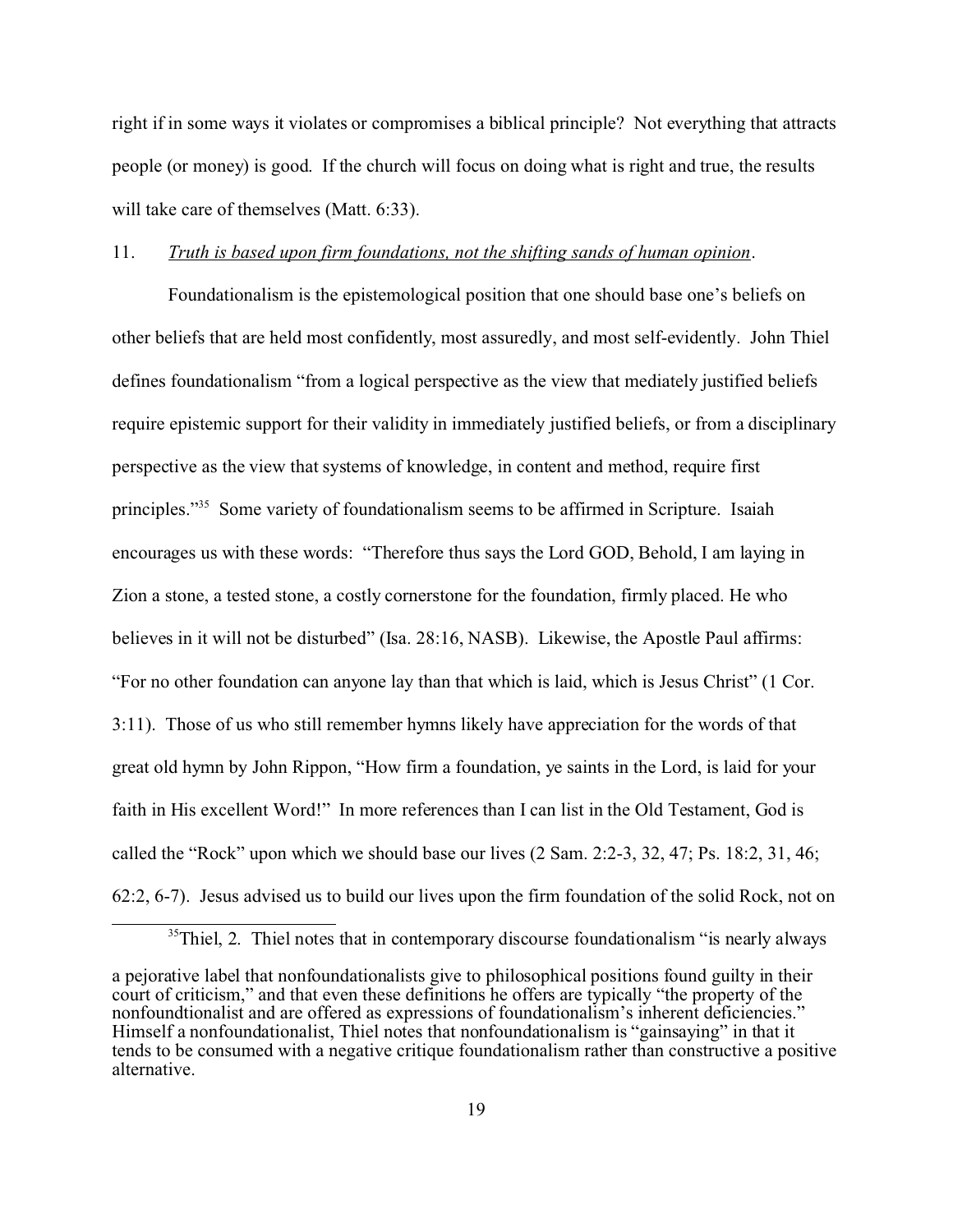shifting sand (Matt.7:24-27).

Ultimately, there is no retreat from foundationalism. All other epistemologies also build upon certain first principles, even if they do so less obviously than do foundationalists.<sup>36</sup> For example, coherentists purportedly attempt to build an epistemology without any obvious foundation. The problem with coherentism's attempt to build a "foundationless" epistemology is that it is vulnerable to the danger of constructing a house of cards that is internally coherent but is not built upon a sound foundation. It is possible to have an internally consistent system that does not correspond to reality. For example, the concept of reincarnation is consistent and coherent with other beliefs of Hinduism, but there is strong evidence that reincarnation is not factual. But even in coherentism there is a foundation. The principle of coherence and the laws of logic form the foundation for coherentism. Coherence is a necessary but not sufficient condition for the truth.

Reliabilism also appears at first blush to be nonfoundationalist, in that truth is guaranteed by a reliable mechanism. However, the reliable mechanism is the foundation for reliabilist epistemology.<sup>37</sup> Even postmodernist epistemology is based on a foundation – the foundational principle that truth is not objective. Postmodernists ardently and passionately defend this foundational belief.

<sup>&</sup>lt;sup>36</sup> While writing to create a theology "beyond foundationalism," Stanley Grenz

acknowledges that "In its broadest sense, foundationalism is merely the acknowledgment of the seemingly obvious observation that not all beliefs we hold (or assertions we formulate) are on the same level, but that some beliefs (or assertions) anchor others. . . . Defined in this manner, nearly every thinker is in some sense a foundationalist" (Grenz, *Beyond Foundationalism* 29). <sup>37</sup>Laurence Bonjour aptly labels reliablism as "externalist foundationalism," while he

describes classical foundationalism (which he advocates) as "internalist foundationalism." See Laurence Bonjour and Ernest Sosa. *Epistemic Justification: Internalism vs. Externalism, Foundations vs. Virtues*. Great Debates in Philosophy series. (Oxford: Blackwell, 2003), 13.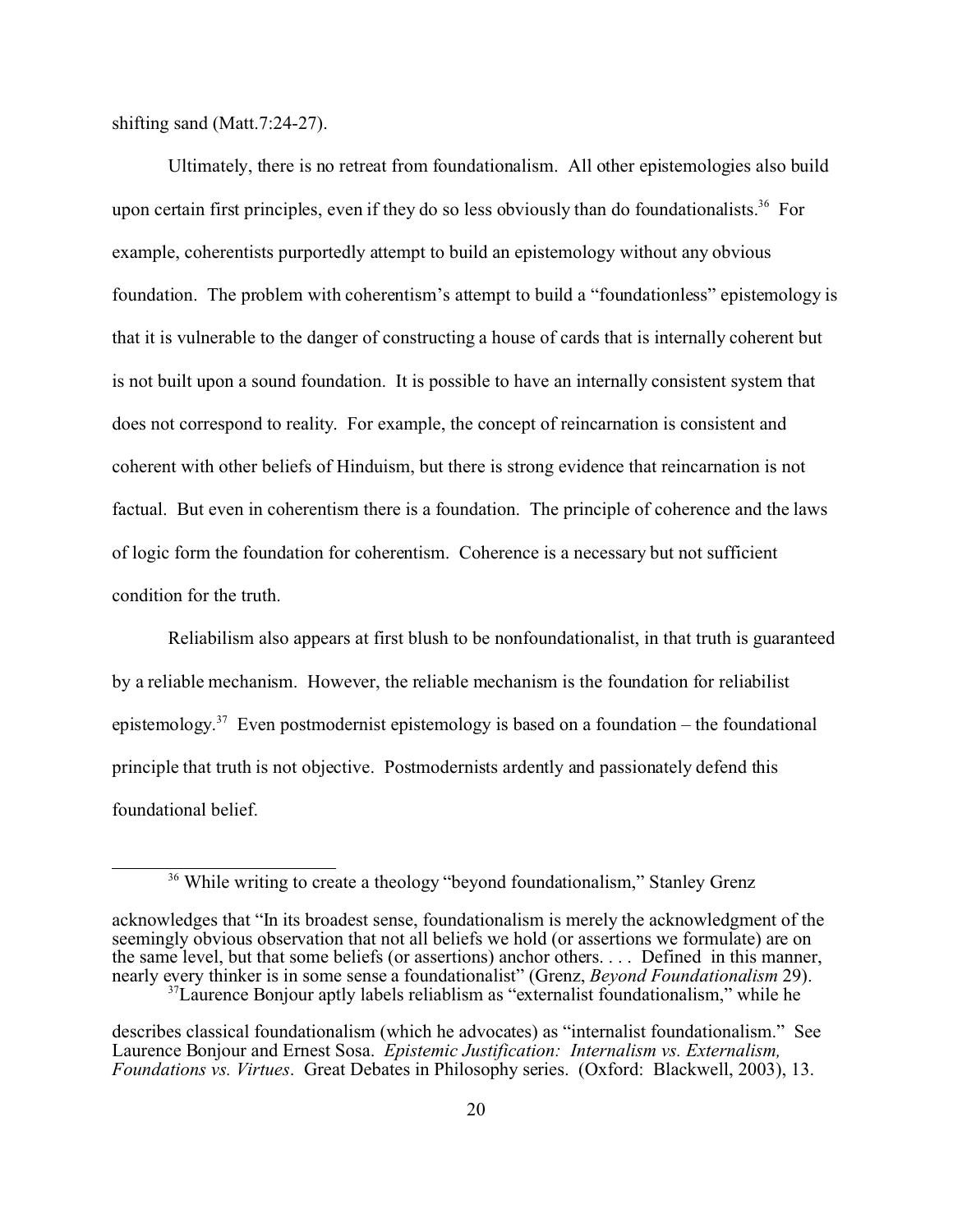One epistemological challenge that could be raised against foundationalism is the foundationalist dilemma, that is, "What is the foundation for foundationalism?" In other words, if truth is to be built from sure foundations, what is it that makes these foundations sure? It would appear that there are no certain foundations on which to base these foundations, at least in classical foundationalism. But there are several varieties of foundationalism. The type of foundationalism that its critics often stereotype is the classical foundationalism of the Enlightenment, which holds that truth may only be known through self-evident propositions, empirical experience, and incorrigible personal beliefs. The Scottish Common Sense philosopher Thomas Reid proposed a broader version of foundationalism in which common sense beliefs (such as belief in God) were included as foundational beliefs. Alvin Plantinga and other Reformed Epistemologists hold similarly that epistemology should be built upon "properly basic" beliefs.

My proposal is for a version of soft or moderate foundationalism in which in addition to the basic foundations of classical foundationalism, epistemology is built upon *prima facie* truths and other beliefs derived from inductive presuppositionalism. *Prima facie* truths are not absolute truths which are never violable, but are commonsense beliefs that are true the overwhelming amount of time that could be proven incorrect in some exceptions with sufficient evidence.

We arrive at these beliefs inductively in a kind of hermeneutical circle in which new beliefs arise by application of other beliefs. Our *prima facie* beliefs form the plausibility

21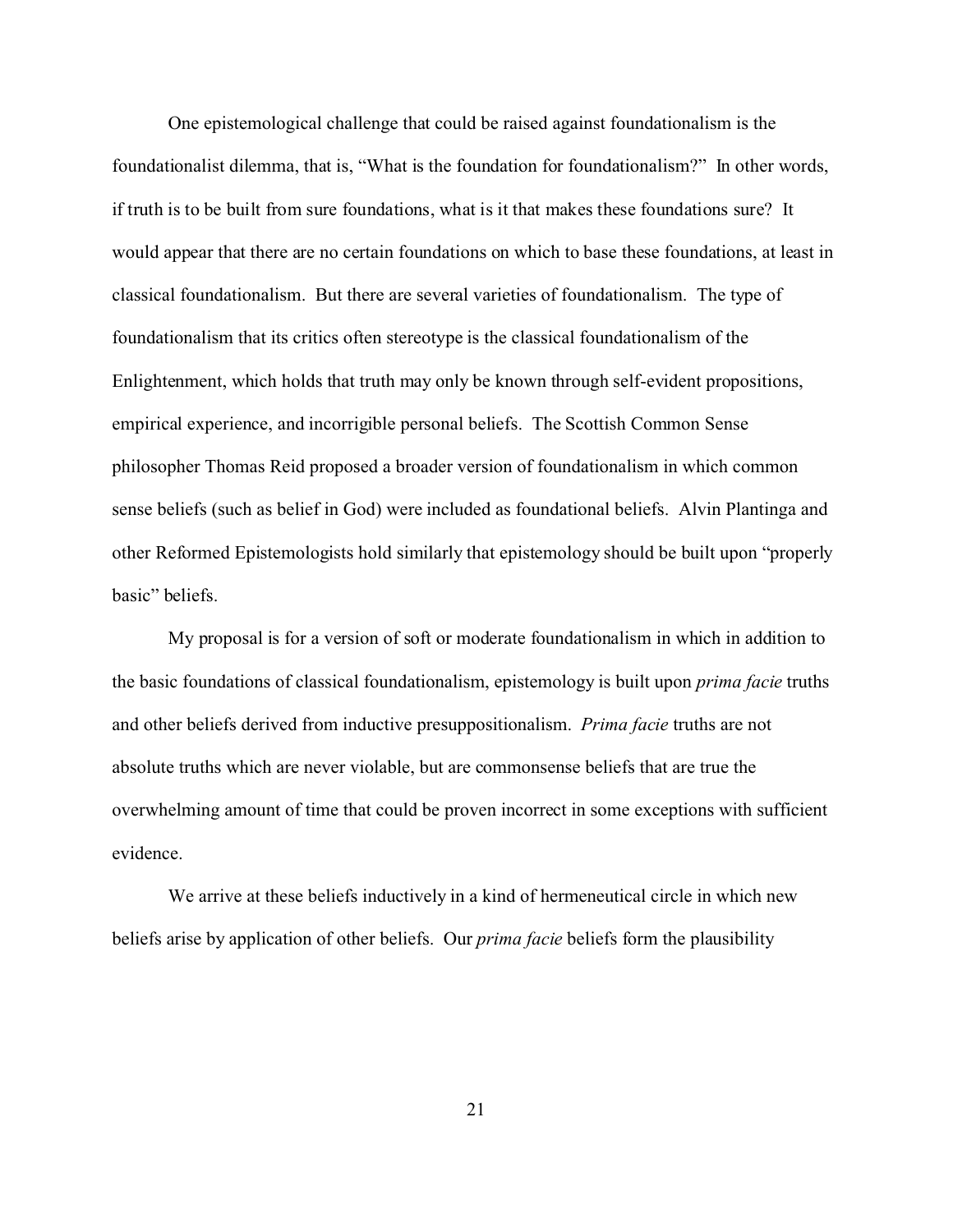structures through which we interpret the rest of our experience.<sup>38</sup> Our experience may lead us to rethink or amend aspects of our plausibility structure, but we usually find that experience confirms our plausibility structures. For example, most people who accept Jesus Christ as the foundation for their lives do not do so as the conclusion of a logical argument. Most people come to Christ by observing Christlikeness in the lives of others, and hearing the gospel of Jesus Christ from people who they trust. Through this inductive process, they come to make Jesus the foundation for their lives and build their worldview upon Him. Christian experience reaffirms and confirms that choice over time.

Now, some might criticize this view by alleging that (unlike classical foundationalism) the foundations have been constructed from other foundations through induction. This charge is partially correct and partially incorrect. The foundations are established through inductive presuppositionalism in the hermeneutical circle described earlier, so they are not *ex nihilo*. However, none of the foundations proposed by the classical foundationalism of the Enlightenment were underived either. Self-evident propositions arose from rationalistic presuppositions, and empirical experience presupposes confidence in empiricist presuppositions. So the best foundations we can construct our superstructure upon are those in which we have the most confidence. In a fallen world with imperfect knowledge, that is the best that we can do. However, Scripture accords us a trustworthy foundation when properly interpreted.

Jesus Christ is indeed a sure foundation, the solid Rock, upon which we can base our lives. He is also the Way, the Truth, and the Life, the One in whom all things hold together, and

<sup>38</sup>Peter Berger coined the term "plausibility structures" in Peter Berger, *A Rumor of*

*Angels: Modern Society and the Rediscovery of the Supernatural* (New York: Doubleday, 1990), 38-42.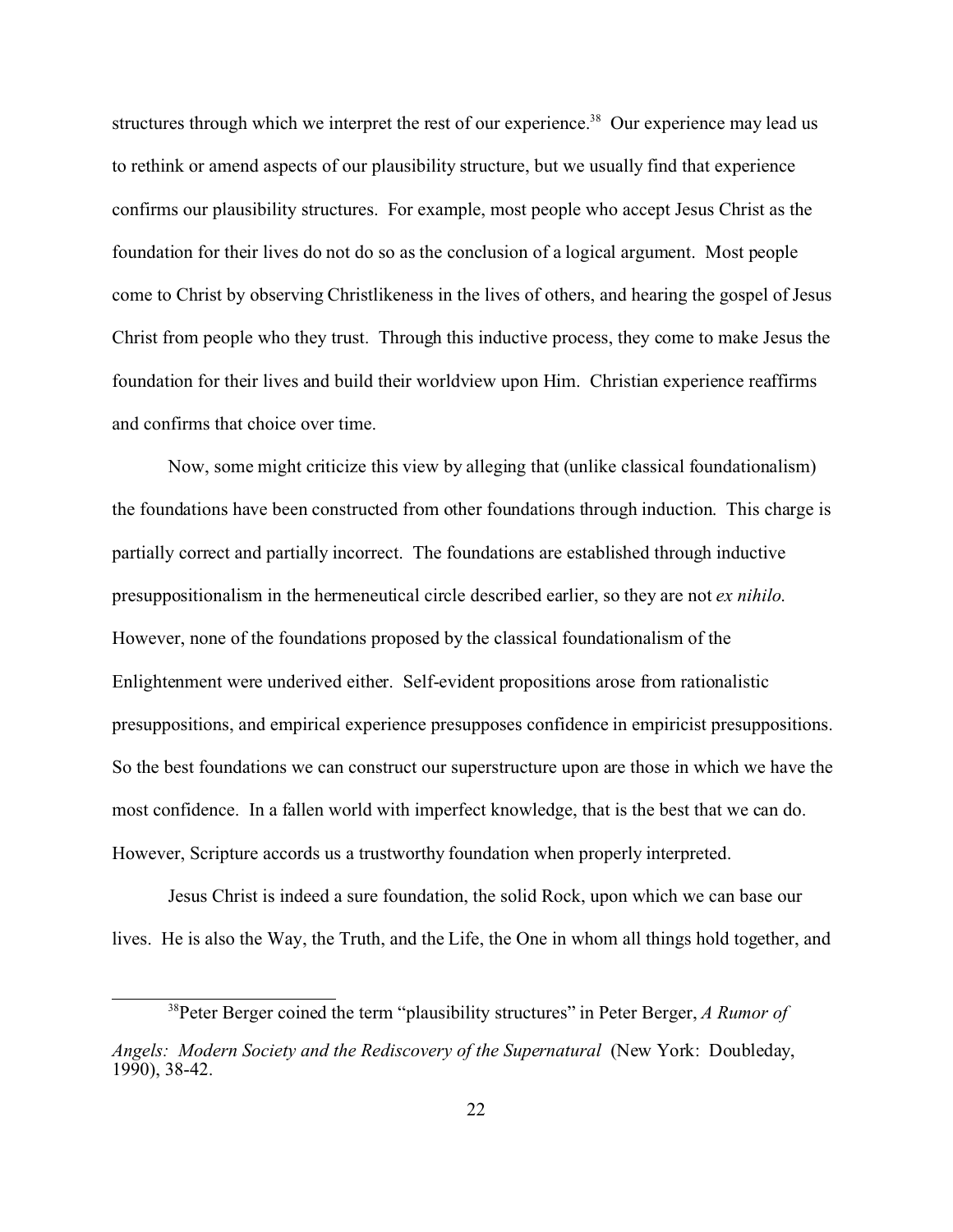all things are partial truths apart from reference to Him. Evangelical Christians should stand firmly on an objective, foundationalist view of truth. Why would we want to base our beliefs on that which is groundless and without a foundation? Reality is on our side. Truth is on our side.

### **Bibliography**

- Anderson, Walter Truett. *Reality Isn't What It Used to Be: Theatrical Politics, Ready-to-Wear Religion, Global Myths, Primitive Chic and Other Wonders of the Postmodern World.* San Francisco: Harper and Row, 1990.
- Baudrillard, Jean. *The Gulf War Did Not Take Place*, trans. Paul Patton. Bloomington: Indiana University Press, 1995.
- Berger, Peter. *A Rumor of Angels: Modern Society and the Rediscovery of the Supernatural*. New York: Doubleday, 1990.
- Bonjour, Laurence, and Ernest Sosa. *Epistemic Justification: Internalism vs. Externalism, Foundations vs. Virtues*. Great Debates in Philosophy series. Oxford: Blackwell, 2003.
- Chisholm, Roderick. M. *Theory of Knowledge*. 3rd ed. Foundations of Philosophy series. Englewood Cliffs: Prentice Hall, 1989.
- Depaul, Michael R., ed. *Resurrecting Old Fashioned Foundationalism*. Lanham: Rowman and Littlefield, 2000.
- Derrida, Jacques. *Limited Inc*. Evanston: Northwestern University Press, 1988.
- Grenz, Stanley. *A Primer on Postmodernism*. Grand Rapids: Eerdmans, 1996.

- Groothuis, Douglas R. *Truth Decay: Defending Christianity against the Challenges of Postmodernism*. Downers Grove: InverVarsity, 2000.
- Gunderson, Lars Bo. *Dispostional Theories of Knowledge: A Defense of Aetiological Foundationalism*. Ashgate New Critical Thinking in Philosophy series. Burlington: Ashgate, 2003.
- Hauerwas, Stanley, Nancey C. Murphy, and Mark Nation, eds. *Theology without Foundations: Religious Foundations and the Future of Theological Truth*. Nashville: Abingdon, 1994.

\_\_\_\_\_\_\_\_. *Beyond Foundationalism: Shaping Theology in a Postmodern Context*. Louisville: Westminster John Knox, 2001.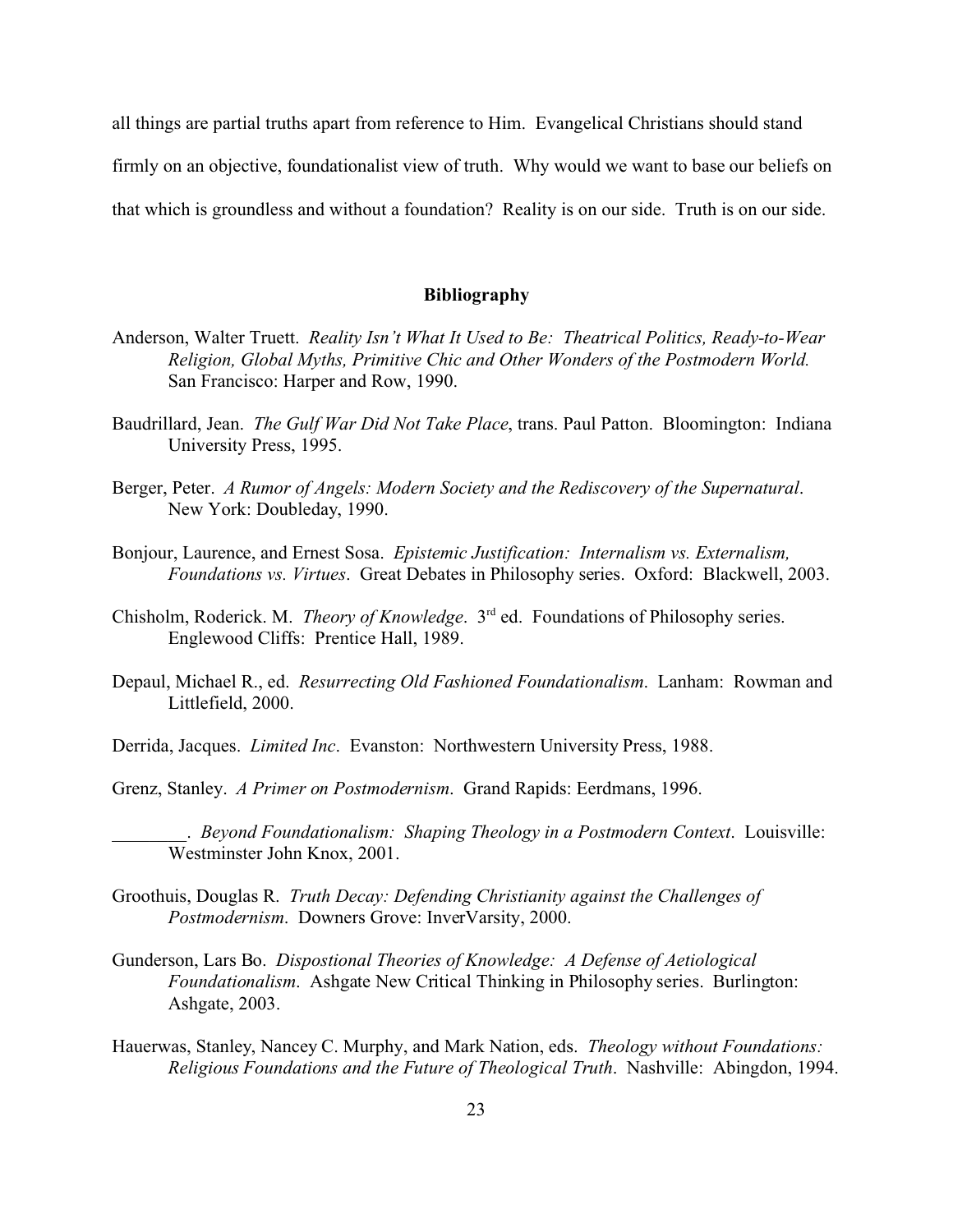- James, William. *Pragmatism: A New Name for Some Old Ways of Thinking*. New York: Longmans, Green, and Co., 1928.
- Kenneson, Philip. "There Is No Such Thing as Objective Truth, and It's a Good Thing, Too." In *Christian Apologetics in the Postmodern World*, ed. Timothy R. Phillips and Dennis L. Okholm, pp. 155-170. Downers Grove: InterVarsity, 1995.
- Lyotard, Jean-François. *The Postmodern Condition: A Report on Knowledge*. Trans. Geoff Bennngton and Brian Massumi. Minneapolis: University of Minnesota Press, 1984.
- MacIntyre, Alasdair. *Whose Justice? Which Rationality?* South Bend: University of Notre Dame Press, 1988.
- Middleton, J. Richard, and Brian J. Walsh. *Truth Is Stranger than It Used to Be: Biblical Faith in a Postmodern Age*. Downers Grove: InterVarsity, 1995.
- Nicole, Roger. "The Biblical Concept of Truth," in *Scripture and Truth*, ed. John D. Woodbridge and D. A. Carson. Grand Rapids: Baker, 1992.
- Phillips. D. Z. *Faith after Foundationalism: Critiques and Alternatives*. Boulder: Westview, 1995.
- Rockmore, Tom. *On Foundationalism: A Strategy for Metaphysical Realism*. Lanham: Rowman and Littlefield, 2004.
- Rorty, Richard. *Philosophy and the Mirror of Nature*. Princeton: Princeton University Press, 1979.
- Rushdoony, R. J. *Foundations of Social Order: Studies in the Creeds and Councils of the Early Church*. Fairfax: Thoburn Press, 1978.
- Searle, John. *The Construction of Social Reality*. New York: Free Press, 1995.
- \_\_\_\_\_\_\_\_. "The World Turned Upside Down," review of *On Deconstruction: Theory and Criticism after Structrualism*, by Jonathan Culler, in *New York Review of Books* (October 27, 1983).
- Shults, F. Leron. *The Postfoundationalist Task of Theology: Wolfhart Pannenberg and the New Theological Rationality*. Grand Rapids: Eerdmans, 1999.
- Simpson, Evan, ed. *Anti-Foundationalism and Practical Reasoning: Conversations between Hermeneutics and Analysis*. Kelownah: Academic Printing and Publishing, 1987.
- Thiel, John E. *Nonfoundationalism*.(Guides to Theological Inquiry). Minneapolis: Fortress, 1994.